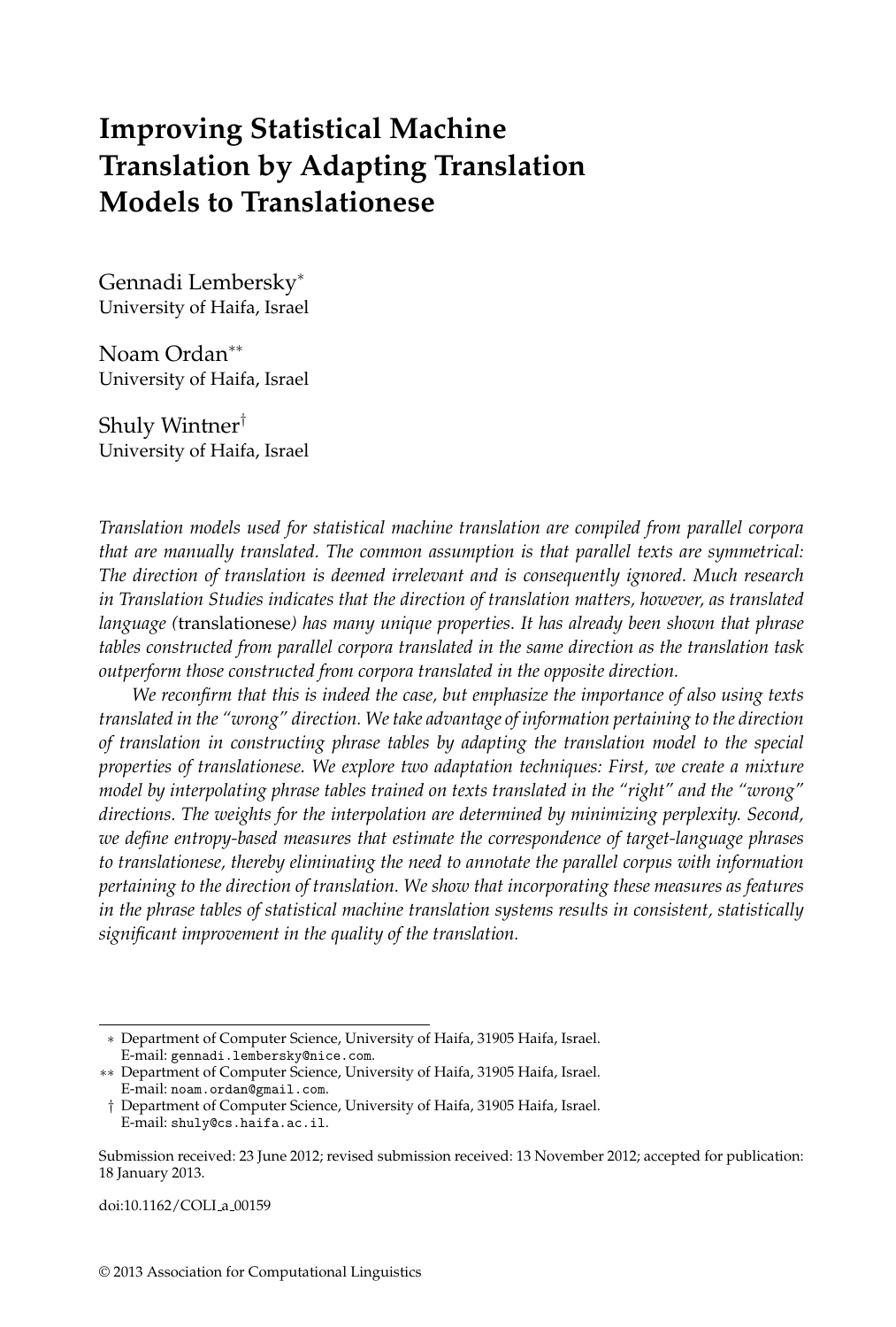# **1. Introduction**

Much research in translation studies indicates that translated texts have unique characteristics that set them apart from original texts (Toury 1980; Gellerstam 1986; Toury 1995). Known as *translationese*, translated texts (in any language) constitute a genre, or a dialect, of the target language, which reflects both artifacts of the translation process and traces of the original language from which the texts were translated. Among the better-known properties of translationese are *simplification* and *explicitation* (Blum-Kulka and Levenston 1983; Blum-Kulka 1986; Baker 1993): Translated texts tend to be shorter, to have lower type/token ratio, and to use certain discourse markers more frequently than original texts. Interestingly, translated texts are so markedly different from original ones that automatic classification can identify them with very high accuracy (Baroni and Bernardini 2006; van Halteren 2008; Ilisei et al. 2010; Koppel and Ordan 2011).

Contemporary statistical machine translation (SMT) systems use parallel corpora to train *translation models* that reflect source- and target-language phrase correspondences. Typically, SMT systems ignore the direction of translation of the parallel corpus. Given the unique properties of translationese, which operate asymmetrically from source to target language, it is reasonable to assume that this direction may affect the quality of the translation. Recently, Kurokawa, Goutte, and Isabelle (2009) showed that this is indeed the case. They trained a system to translate between French and English (and vice versa) using a French-translated-to-English parallel corpus, and then an Englishtranslated-to-French one. They find that in translating into French the latter parallel corpus yields better results (in terms of higher BLEU scores), whereas for translating into English it is better to use the former.

Typically, however, parallel corpora are not marked for direction. Therefore, Kurokawa, Goutte, and Isabelle (2009) trained an SVM-based classifier to predict which side of a bi-text is the origin and which one is the translation, and trained a translation model by utilizing only the subset of the corpus that corresponds to the direction of the task.

We use these results as our departure point, but improve them in two major ways. First, we demonstrate that the other subset of the corpus, reflecting translation in the "wrong" direction, is also important for the translation task, and must not be ignored; second, we show that explicit information on the direction of translation of the parallel corpus, whether manually annotated or machine-learned, is not mandatory. This is achieved by casting the problem in the framework of domain adaptation: We use domain-adaptation techniques to direct the SMT system toward producing output that better reflects the properties of translationese. We show that SMT systems adapted to translationese produce better translations than vanilla systems trained on exactly the same resources. We confirm these findings using automatic evaluation metrics, as well as through a qualitative analysis of the results.

After reviewing related work in Section 2, we begin by replicating the results of Kurokawa, Goutte, and Isabelle (2009) in Section 3. We then (Section 4) explain *why* translation quality improves when the parallel corpus is translated in the "right" direction. We do so by showing that the subset of the corpus that was translated in the direction of the translation task (the "right" direction, henceforth **source-to-target**, or  $S \rightarrow T$ ) yields *phrase tables* that are better suited for translation of the original language than the subset translated in the reverse direction (the "wrong" direction, henceforth **target-to-source**, or  $T \rightarrow S$ ). We use several statistical measures that indicate the better quality of the phrase tables in the former case.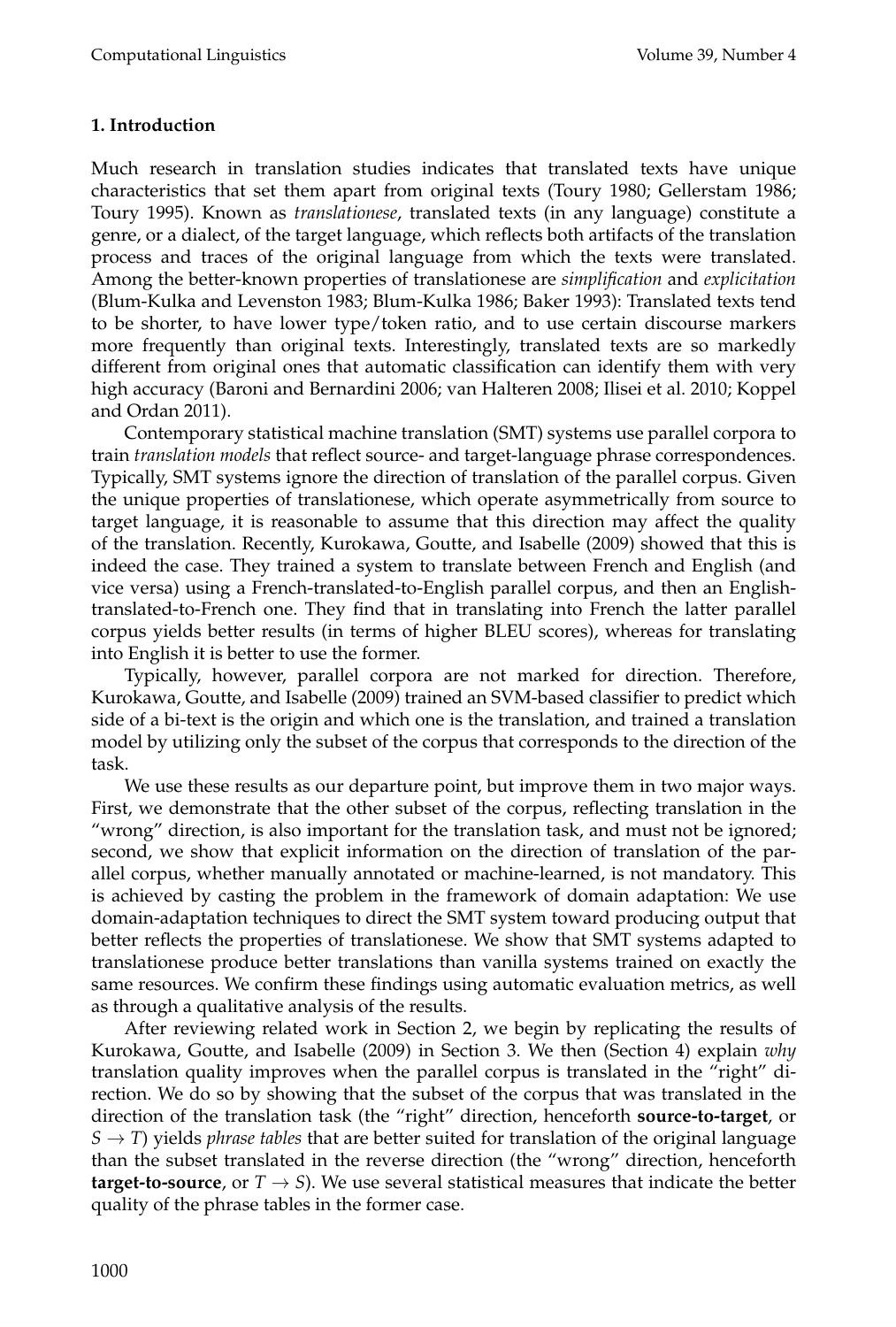We then show (Section 5) that using the entire parallel corpus, including texts that are translated both in the "right" and in the "wrong" direction, improves the quality of the results. Next, we investigate several ways to improve the translation quality by adapting a translation model to the nature of translationese, thereby making the output of machine translation more similar to actual, human translation. Specifically, we create two phrase tables, one for the  $S \rightarrow T$  portion of the corpus, and one for the  $T \rightarrow S$  portion, and combine them into a mixture model using perplexity minimization (Sennrich 2012) to set the model weights. We show that this combination significantly outperforms a simple union of the two portions of the parallel corpus.

Furthermore, we show that the direction of translation used for producing the parallel corpus can be approximated by defining several entropy-based measures that correlate well with translationese, and, consequently, with translation quality. We use the entire corpus, create a single, unified phrase table, and then use these measures, and in particular *cross-entropy*, as a clue for selecting phrase pairs from this table. The benefit of this method is that not only does it improve the translation quality, but it also eliminates the need to directly predict the direction of translation of the parallel corpus.

The main contribution of this work, therefore, is a methodology that improves the quality of SMT by building translation models that are adapted to the nature of  $translationese.<sup>1</sup>$  To demonstrate the contribution of our methodology, we conduct in Section 6 a thorough analysis of our results, both quantitatively and qualitatively. We show that translations produced by our best-performing system indeed reflect some well-known properties of translationese better than the output of baseline systems. Furthermore, we provide several examples of SMT outputs that demonstrate in what ways our adapted system generates better results.

#### **2. Related Work**

Kurokawa, Goutte, and Isabelle (2009) were the first to address the direction of translation in the context of SMT. They found that a translation model based on the  $S \rightarrow T$  portion of the parallel corpus results in much better translation quality than a translation model based on the  $T \rightarrow S$  portion. We replicate these results here (Section 3), and view them as a baseline. In taking direction into account, we are faced with two major challenges. First, using only the "right" portion of the corpus results in discarding potentially very useful data. In real-world scenarios this can be crucial, because the proportion between the two portions of the corpus can vary greatly. In the Hansard corpus, used by Kurokawa, Goutte, and Isabelle (2009), only 20% of the corpus is  $S \to T$ . We show that the  $T \rightarrow S$  portion is also important for machine translation and thus should not be discarded. Using information-theoretic measures, and in particular *crossentropy*, we gain statistically significant improvements in translation quality beyond the results of Kurokawa, Goutte, and Isabelle (2009). The second challenge is to overcome the need to (manually or automatically) classify parallel corpora according to direction. We face this challenge by using an adaptation technique.

In previous work, we investigated the relations between translationese and machine translation, focusing on the **language model** (LM) (Lembersky, Ordan, and Wintner

<sup>1</sup> This article is a revised and much extended version of Lembersky, Ordan, and Wintner (2012a). Extensions include experiments with several language pairs, in both directions; better adaptation techniques; a new mixture model; and a detailed analysis of the results.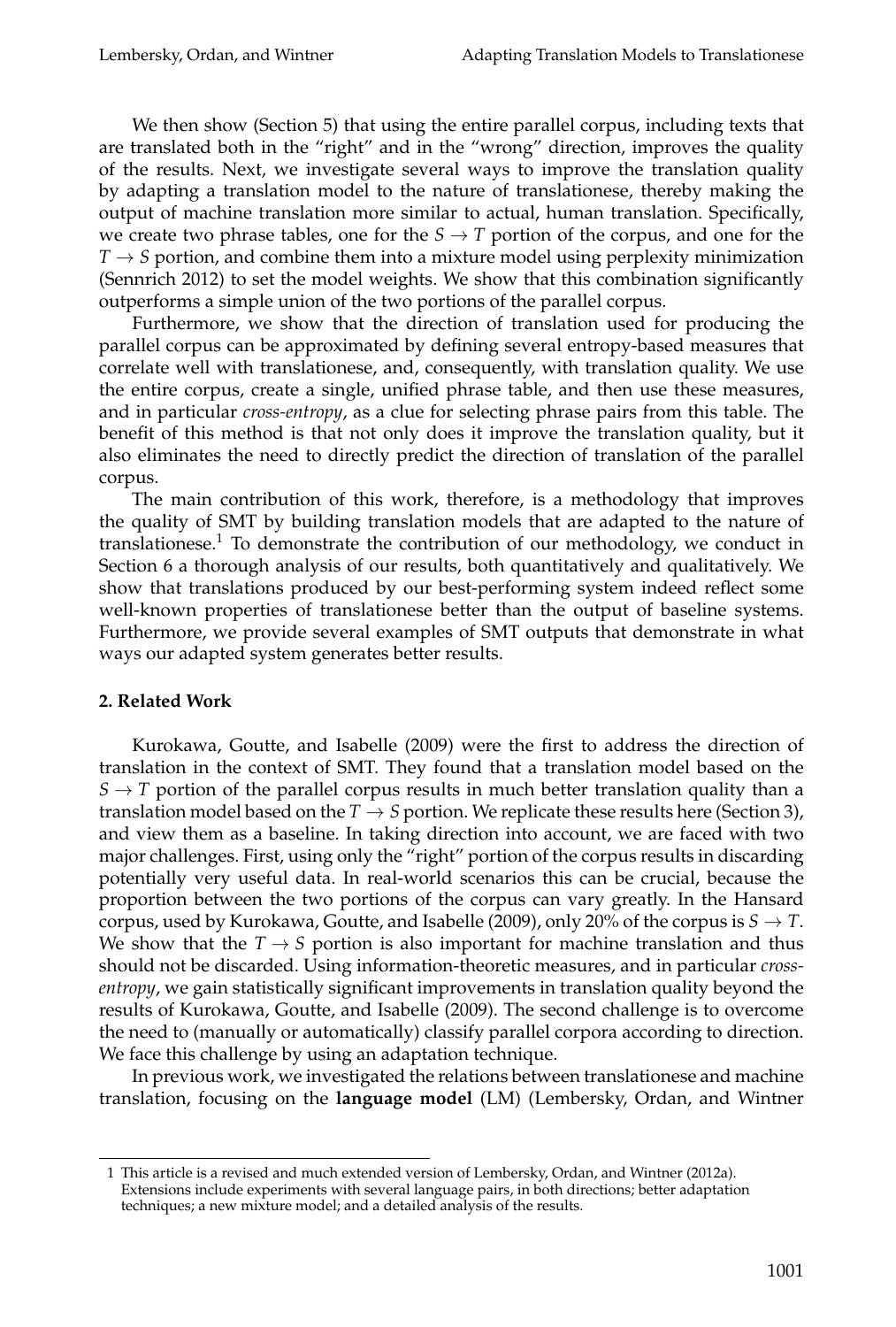2011, 2012b). We showed that LMs trained on translated texts yield better translation quality than LMs compiled from original texts. We also showed that perplexity is a good discriminator between original and translated texts. Importantly, we convincingly demonstrated that the differences between translated and original texts are indeed due to effects of translationese, and cannot be attributed to the domain or topic of the texts. Whereas that work focused on *the product of translation*, namely, the language model, the current study focuses on *the process of translation*, to wit, the translation model.

Our current work is closely related to research in domain-adaptation. In a typical domain adaptation scenario, a system is trained on a large corpus of "general" (out-ofdomain) training material, with a small portion of in-domain training texts. In our case, the translation model is trained on a large parallel corpus, of which some (generally unknown) subset is "in-domain"  $(S \rightarrow T)$ , and some other subset is "out-of-domain"  $(T \rightarrow S)$ . Most existing adaptation methods focus on selecting in-domain data from a general domain corpus. In particular, perplexity is used to score the sentences in the general-domain corpus according to an in-domain language model. Gao et al. (2002) and Moore and Lewis (2010) apply this method to language modeling, and Foster, Goutte, and Kuhn (2010) and Axelrod, He, and Gao (2011) apply this method to translation modeling. Moore and Lewis (2010) suggest a slightly different approach, using crossentropy *difference* as a ranking function.

Domain adaptation methods are usually applied at the corpus level, whereas we focus on an adaptation of the *phrase table* used for SMT. In this sense, our work follows Foster, Goutte, and Kuhn (2010), who weigh out-of-domain phrase pairs according to their relevance to the target domain. They use multiple features that help to distinguish between phrase pairs in the general domain and those in the specific domain. We rely on features that are motivated by the findings of translation studies, having established their relevance through a comparative analysis of the phrase tables. In particular, we use measures such as translation model entropy, inspired by Koehn, Birch, and Steinberger (2009). Additionally, we apply the method suggested by Moore and Lewis (2010) using perplexity *ratio* instead of cross-entropy difference.

Koehn and Schroeder (2007) suggest a method for adaptation of translation models. They pass two phrase tables directly to the decoder using multiple decoding paths. As we show in Section 5, the application of this method to our scenario does not result in a clear contribution, and we are able to show better results using our proposed method.

Finally, Sennrich (2012) proposes perplexity minimization as a way to set the weights for translation model mixture for domain adaptation. We successfully apply this method to the problem of adapting translation models to translationese, gaining statistically significant improvements in translation quality.

# **3. Baseline Experiments**

### **3.1 Europarl Experiments**

The task we focus on in our experiments is translation from French to English (FR-EN) and from English to French (EN-FR). To establish the robustness of our approach, we also conduct experiments with other translation tasks, including German–English (DE-EN), English–German (EN-DE), Italian–English (IT-EN), and English–Italian (EN-IT). Our corpus is Europarl (Koehn 2005), specifically, portions collected over the years 1996–1999 and 2001–2009. This is a large multilingual corpus, containing sentences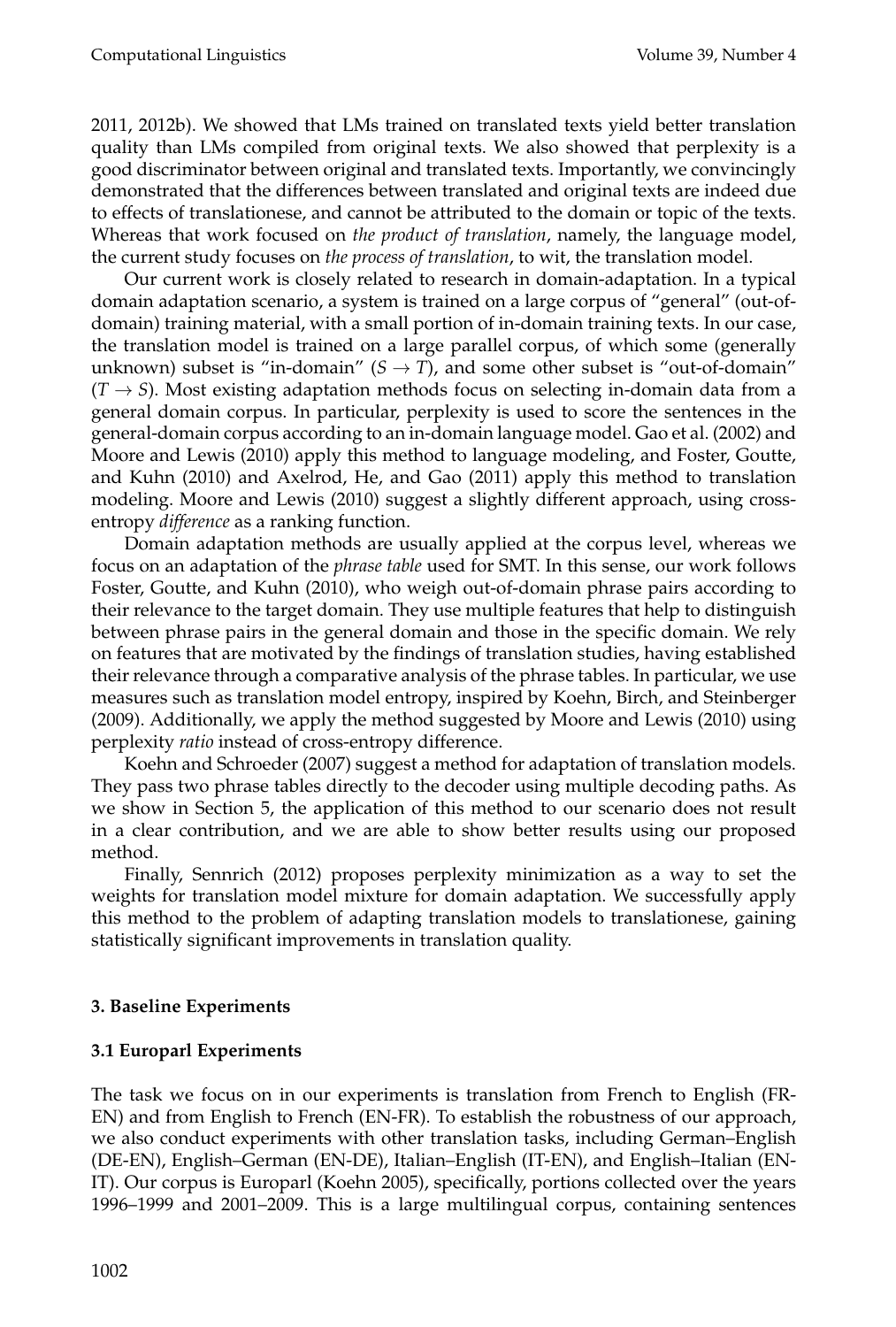translated from several European languages. In most cases the corpus is annotated with the original language and the name of the speaker. For each language pair we extract from the multilingual corpus two subsets, corresponding to the original languages in which the sentences were produced. For example, in the case of FR-EN we extract from our corpus all sentences produced in French and translated into English, and all sentences produced in English and translated into French. All sentences are lowercased and tokenized using Moses (Koehn et al. 2007). Sentences longer than 80 words are discarded. Table 1 depicts the size of the subsets whose target language is English.

We use each subset to train two phrase-based statistical machine translation (PB-SMT) systems (Koehn et al. 2007), translating in both directions between the languages in each language pair. In other words, we train two PB-SMTs for each translation task, each based on a parallel corpus produced and translated in a different direction. We use GIZA++ (Och and Ney 2000) with *grow-diag-final* alignment, and extract phrases of length up to 10 words. We prune the resulting phrase tables as in Johnson et al. (2007), using at most 30 translations per source phrase and discarding singleton phrase pairs.

We use all Europarl corpora between the years 1996–1999 and 2001–2009 to construct English, German, French, and Italian 5-gram language models, using interpolated modified Kneser-Ney discounting (Chen 1998) and no cut-off on all *n*-grams. We use a specific symbol to mark out-of-vocabulary words (OOVs). The OOV rate is low, less than 0.5%, and very similar in all our experiments. We use the portion of Europarl collected over the year 2000 for tuning and evaluation. For each translation task we randomly extract 1,000 parallel sentences for the tuning set and another set of 5,000 parallel sentences for evaluation. These sentences are originally written in the translation task's source language and are translated into the translation task's target language (in realworld scenarios, the directionality of the test set is typically known). We use the MERT algorithm (Och 2003) for tuning and BLEU (Papineni et al. 2002) as our evaluation metric. We test the statistical significance of the differences between the results using the bootstrap resampling method (Koehn 2004).

A word on notation: We use  $S \rightarrow T$  when the translation direction of the parallel corpus corresponds to the translation task and  $T \rightarrow S$  when a corpus is translated in the opposite direction to the translation task. For example, suppose the translation tasks are English-to-French (E2F) and French-to-English (F2E). We use  $S \to T$  when the Frenchoriginal corpus is used for the F2E task or when the English-original corpus is used for the E2F task; and  $T \rightarrow S$  when the French-original corpus is used for the E2F task or when the English-original corpus is used for the F2E task.

Table 2 depicts the BLEU scores of the SMT systems. The data are consistent with the findings of Kurokawa, Goutte, and Isabelle (2009): Systems trained on *S* → *T* parallel

| Table 1      | Europarl corpus size, in sentences and tokens. |           |           |  |
|--------------|------------------------------------------------|-----------|-----------|--|
|              | Original language                              | #Sentence | #Tokens   |  |
|              | French                                         | 168,818   | 4,995,397 |  |
| <b>FR-EN</b> | English                                        | 134,318   | 3,441,120 |  |
| DE-EN        | German                                         | 200,037   | 5,571,202 |  |
|              | English                                        | 129,309   | 3,283,298 |  |
| IT-EN        | Italian                                        | 69,270    | 2,535,225 |  |
|              | English                                        | 125,640   | 3,389,736 |  |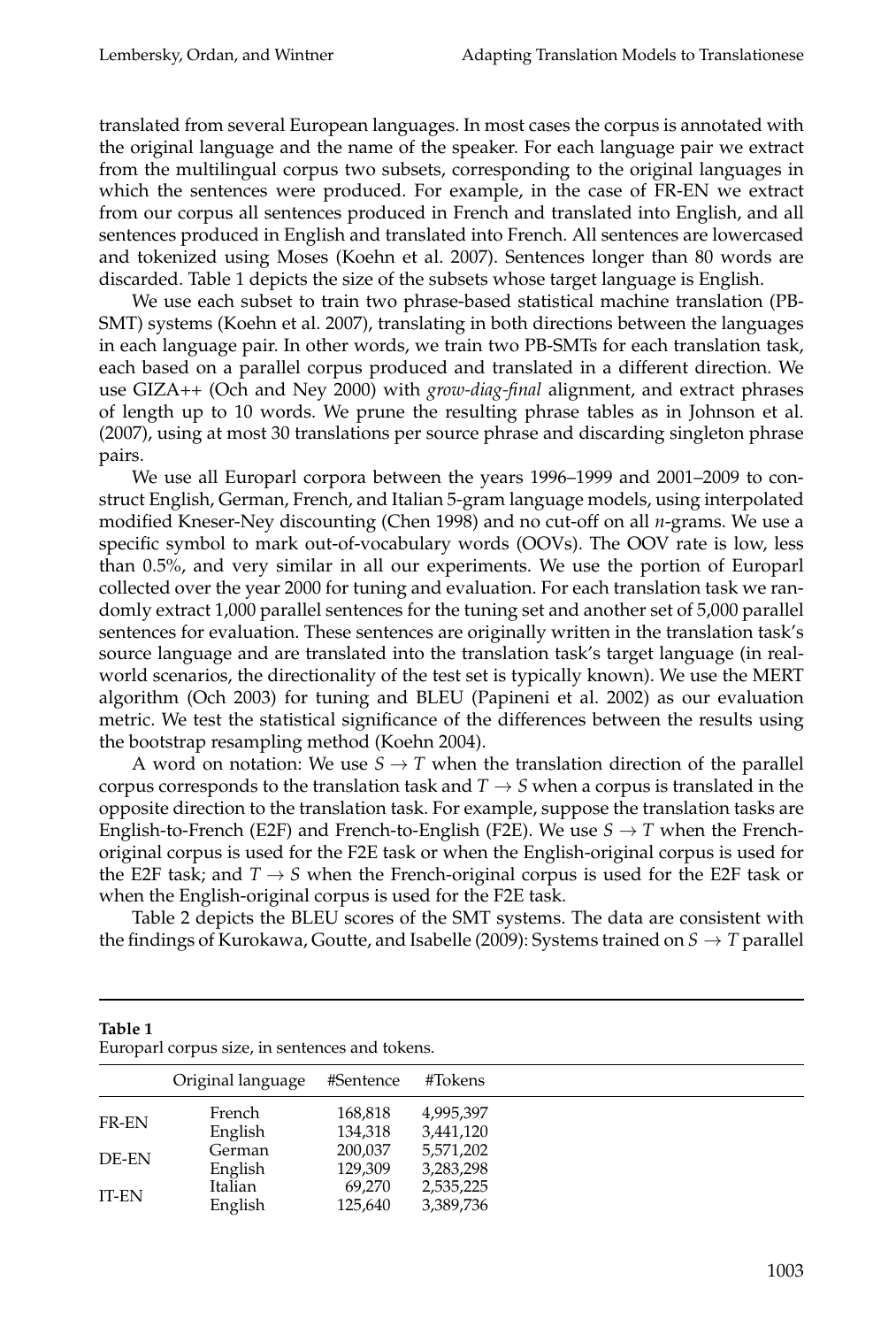| been scores of the Europan baseline systems. |                         |       |  |  |  |  |  |  |
|----------------------------------------------|-------------------------|-------|--|--|--|--|--|--|
| Task                                         | $S \to T \quad T \to S$ |       |  |  |  |  |  |  |
| FR-EN                                        | 33.64                   | 30.88 |  |  |  |  |  |  |
| EN-FR                                        | 32.11                   | 30.35 |  |  |  |  |  |  |
| DE-EN                                        | 26.53                   | 23.67 |  |  |  |  |  |  |
| EN-DE                                        | 16.96                   | 16.17 |  |  |  |  |  |  |
| IT-EN                                        | 28.70                   | 26.84 |  |  |  |  |  |  |
| EN-IT                                        | 23.81                   | 21.28 |  |  |  |  |  |  |
|                                              |                         |       |  |  |  |  |  |  |

**Table 2** BLEU scores of the Europarl baseline systems.

texts always outperform systems trained on  $T \rightarrow S$  texts. The difference in BLEU score can be as high as 3 points.

### **3.2 Hansard Experiments**

The corpora used in the Europarl experiments are small (up to 200,000 sentences). Also, the ratio between  $S \to T$  and  $T \to S$  materials varies greatly for different language pairs. To mitigate these issues we use the Hansard corpus, containing transcripts of the Canadian parliament from 1996–2007, as another source of parallel data. The Hansard is a bilingual French–English corpus comprising approximately 80% English-original texts and 20% French-original texts. Crucially, each sentence pair in the corpus is annotated with the direction of translation.

To address the effect of corpus size, we compile six subsets of different sizes (250K, 500K, 750K, 1M, 1.25M, and 1.5M parallel sentences) from each portion (English-original and French-original) of the corpus. Additionally, we use the *devtest* section of the Hansard corpus to randomly select French-original and English-original sentences that are used for tuning (1,000 sentences each) and evaluation (5,000 sentences each).

On these corpora we train twelve French-to-English and twelve English-to-French PB-SMT systems using the Moses toolkit (Koehn et al. 2007). We use the same GIZA++ configuration and phrase table pruning as in the Europarl experiments. We also reuse the English and French language models. French-to-English MT systems are tuned and tested on French-original sentences and English-to-French systems on English-original ones.

Table 3 depicts the BLEU scores of the Hansard systems. The data are consistent with our previous findings: Systems trained on  $S \rightarrow T$  parallel texts always outperform

| TADIE J<br>BLEU scores of the Hansard baseline systems. |       |       |                                   |                         |       |  |  |  |  |
|---------------------------------------------------------|-------|-------|-----------------------------------|-------------------------|-------|--|--|--|--|
| Task: French-to-English                                 |       |       |                                   | Task: English-to-French |       |  |  |  |  |
| Corpus subset $S \to T$ $T \to S$                       |       |       | Corpus subset $S \to T$ $T \to S$ |                         |       |  |  |  |  |
| 250K                                                    | 34.35 | 31.33 | 250K                              | 27.74                   | 26.58 |  |  |  |  |
| 500K                                                    | 35.21 | 32.38 | 500K                              | 29.15                   | 27.19 |  |  |  |  |
| 750K                                                    | 36.12 | 32.90 | 750K                              | 29.43                   | 27.63 |  |  |  |  |
| 1M                                                      | 35.73 | 33.07 | 1M                                | 29.94                   | 27.88 |  |  |  |  |
| 1.25M                                                   | 36.24 | 33.23 | 1.25M                             | 30.63                   | 27.84 |  |  |  |  |
| 1.5M                                                    | 36.43 | 33.73 | 1.5M                              | 29.89                   | 27.83 |  |  |  |  |

**Table 3**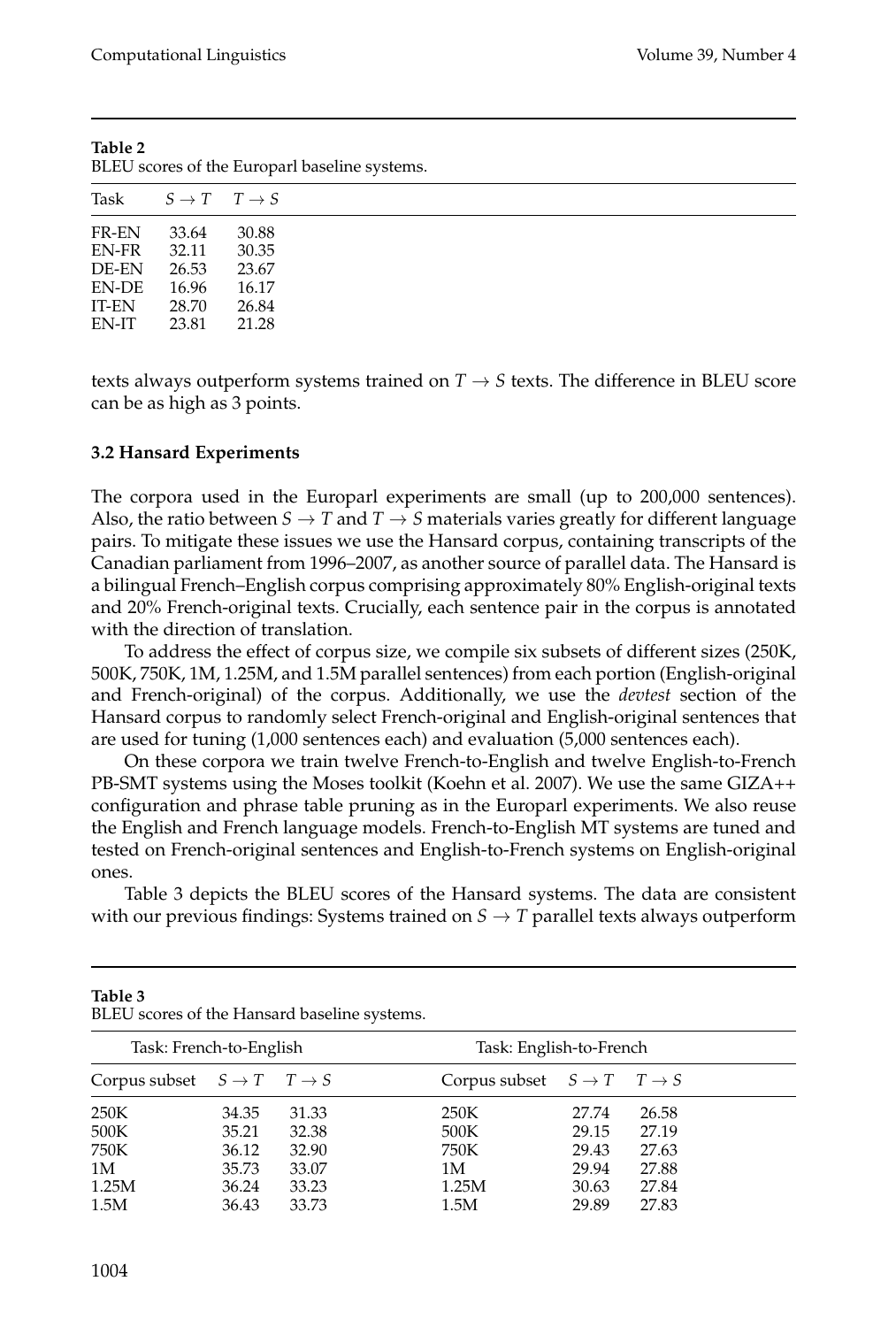| D |  |
|---|--|
|---|--|

Statistic measures computed on the phrase tables: total size, in tokens (Total), the number of unique source phrases (Source), and the average number of translations per source phrase (AvgTran).

|       |       |           | Task: French-to-English |       |                   |         |  |
|-------|-------|-----------|-------------------------|-------|-------------------|---------|--|
| Set   |       | $S \to T$ |                         |       | $T \rightarrow S$ |         |  |
|       | Total | Source    | AvgTran                 | Total | Source            | AvgTran |  |
| 250K  | 231K  | 69K       | 3.35                    | 199K  | 55K               | 3.65    |  |
| 500K  | 360K  | 86K       | 4.21                    | 317K  | 69K               | 4.56    |  |
| 750K  | 461K  | 96K       | 4.81                    | 405K  | 78K               | 5.19    |  |
| 1M    | 544K  | 103K      | 5.27                    | 479K  | 85K               | 5.66    |  |
| 1.25M | 619K  | 109K      | 5.66                    | 545K  | 90K               | 6.07    |  |
| 1.5M  | 684K  | 114K      | 6.01                    | 602K  | 94K               | 6.43    |  |
|       |       |           | Task: English-to-French |       |                   |         |  |
| Set   |       | $S \to T$ |                         |       | $T \rightarrow S$ |         |  |
|       | Total | Source    | AvgTran                 | Total | Source            | AvgTran |  |
| 250K  | 224K  | 49K       | 4.52                    | 220K  | 46K               | 4.75    |  |
| 500K  | 346K  | 61K       | 5.64                    | 334K  | 57K               | 5.82    |  |
| 750K  | 437K  | 68K       | 6.39                    | 421K  | 64K               | 6.54    |  |
| 1M    | 513K  | 74K       | 6.95                    | 489K  | 69K               | 7.10    |  |
| 1.25M | 579K  | 78K       | 7.42                    | 550K  | 73K               | 7.56    |  |
| 1.5M  | 635K  | 81K       | 7.83                    | 603K  | 76K               | 7.92    |  |

systems trained on  $T \rightarrow S$  texts, even when the latter are much larger. For example, a French-to-English SMT system trained on  $250,000 S \rightarrow T$  sentences outperforms a system trained on 1,500,000  $T \rightarrow S$  sentences.

#### **4. Phrase Tables Reflect Facets of Translationese**

The baseline results suggest that  $S \to T$  and  $T \to S$  phrase tables differ substantially, presumably due to the different characteristics of original and translated texts. In this section we explain the better translation quality in terms of the better quality of the respective phrase tables, as defined by a number of statistical measures. We first relate these measures to the unique properties of translationese.

Translated texts tend to be simpler than original ones along a number of criteria. Generally, translated texts are not as rich and variable as original ones, and, in particular, their type/token ratio is lower. Consequently, we expect  $S \rightarrow T$  phrase tables (which are based on a parallel corpus whose source is original texts, and whose target is translationese) to have more unique source phrases and a lower number of translations per source phrase. A large number of unique source phrases suggests better coverage of the source text, whereas a small number of translations per source phrase means a lower phrase table entropy.

These expectations are confirmed, as the data in Table 4 show. We report the total size of the phrase table in tokens (Total), the number of unique source phrases (Source), and the average number of translations per source phrase (AvgTran), computed on the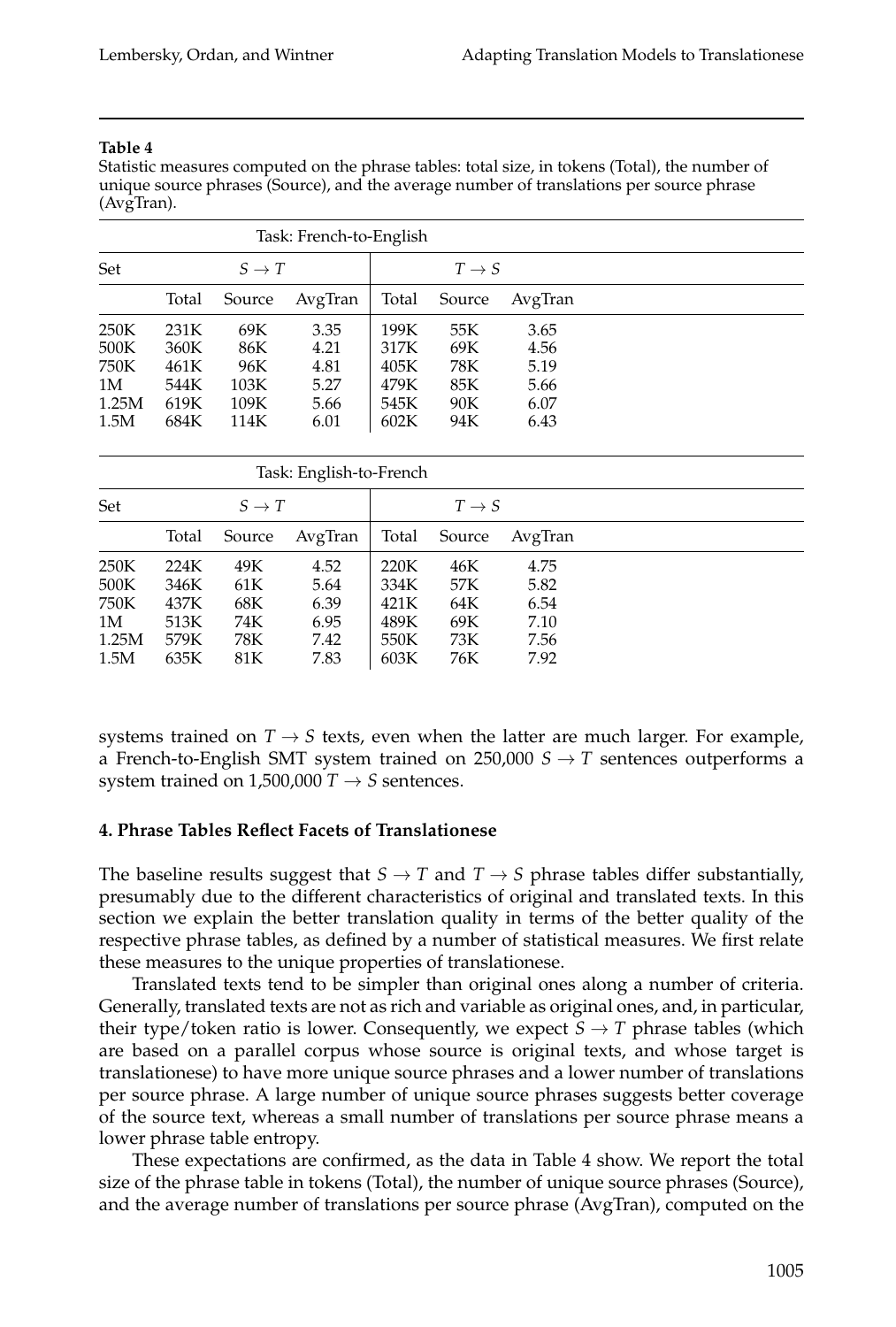24 phrase tables corresponding to our SMT systems.<sup>2</sup> Evidently,  $S \rightarrow T$  phrase tables have more unique source phrases, but fewer translation options per source phrase. This holds uniformly for all 24 tables.

These findings are consistent with our understanding of translationese. Translated texts are not as rich as original ones; their type-to-token ratio is lower, and the variety of syntactic structures is more limited.  $S \rightarrow T$  phrase tables capture correspondences between phrases written in the source language (original) and translated to the target language (translated). Consequently, more different types in the source language correspond to fewer types in the target language. For example, in the FR-EN  $S \rightarrow T$  lexicon trained on 1.5M sentences, the French word réduite (reduced) has 77 translations, whereas in the  $T \rightarrow S$  lexicon the same word has 143 translations. Moreover, in the  $S \rightarrow T$  lexicon the probability of the best translation, *reduced*, is 41.2%, whereas in the  $T \rightarrow S$  lexicon it is only 28.7%.

A well-established tool for assessing the quality of a phrase table involves entropybased measures. **Phrase table entropy** captures the amount of uncertainty involved in choosing candidate translation phrases (Koehn, Birch, and Steinberger 2009). Given a source phrase *s* and a phrase table *T* with translations *t* of *s* whose probabilities are  $p(t \mid s)$ , the entropy *H* of *s* is:

$$
H(s) = -\sum_{t \in T} p(t \mid s) \times log_2 p(t \mid s)
$$
 (1)

To compute the phrase table entropy, Koehn, Birch, and Steinberger (2009) search through all possible segmentations of the source sentence to find the optimal covering set of test sentences that minimizes the average entropy of the source phrases in the covering set. We refer to this measure as **covering set entropy**, or *CovEnt*.

We also propose a metric that assesses the quality of the *source* side of a phrase table. This metric finds the minimal covering set of a given text in the source language using source phrases from a particular phrase table, and outputs the average length of a phrase in the covering set. This measure is referred to as **covering set average length**, or *CovLen*.

Lembersky, Ordan, and Wintner (2011) show that *perplexity* distinguishes well between translated and original texts. Moreover, perplexity can reflect the degree of "relatedness" of a given phrase to original language or to translationese. Motivated by this observation, we design a cross-entropy-based measure that assesses how well each phrase table fits the properties of translationese. We then build language models from translated texts, and compute the cross-entropy of each target phrase in the phrase tables according to these language models.

Given a language model *L*, the cross-entropy of a text  $w = w_1, w_2, \cdots w_N$  is:

$$
H(w, L) = -\frac{1}{N} \sum_{i=1}^{N} log_2 L(w_i)
$$
 (2)

Ideally, we would like to use only Hansard data for the language model, but as we already used much of the Hansard data for training the translation model, we use instead an adaptation of an external corpus (Europarl) to the Hansard domain. We

<sup>2</sup> The phrase tables were pruned, retaining only phrases that are included in the evaluation set.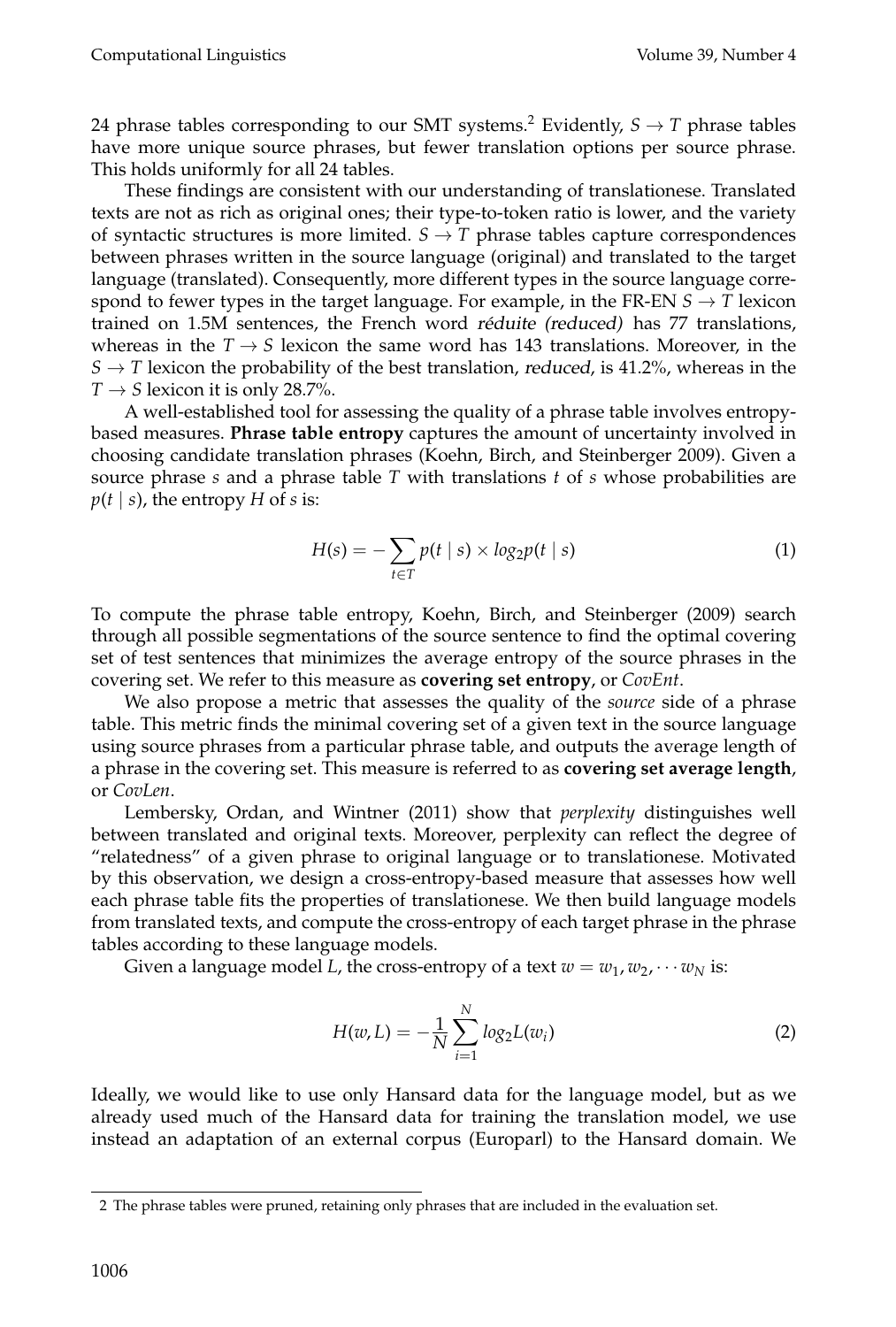build language models of translated texts as follows. For English translationese, we extract 170,000 French-original sentences from the English portion of Europarl, and 3,000 English-translated-from-French sentences from the Hansard corpus (disjoint from the training, development, and test sets, of course). We use each corpus to train a trigram language model with interpolated modified Kneser-Ney discounting and no cut-off. All OOV words are mapped to a special token,  $\langle$ *unk* $\rangle$ . Then, we interpolate the Hansard and Europarl language models to minimize the perplexity of the target side of the development set ( $\lambda = 0.58$ , the mixture weight of the Hansard corpus). For French translationese, we use 270,000 sentences from Europarl and 3,000 sentences from Hansard,  $\lambda = 0.81$ .

Similarly to covering set entropy, **covering set cross-entropy** *(CovCrEnt)* finds the optimal covering set of test sentences that minimizes the *weighted cross-entropy* of the source phrase in the covering set. Given a phrase table *T* and a language model *L*, the weighted cross-entropy *W* for a source phrase *s* is:

$$
W(s, L) = -\sum_{t \in T} H(t, L) \times p(t \mid s)
$$
\n(3)

where *H*(*t*, *L*) is the cross-entropy of *t* according to a language model *L*.

Table 5 lists the entropy-based measures computed on our 24 phrase tables. Again, the data meet our expectations:  $S \rightarrow T$  phrase tables uniformly and unexceptionally have lower entropy and cross-entropy, but higher covering set length.

So far, we have established the hypothesis that  $S \rightarrow T$  phrase tables better reflect the properties of translationese than  $T \rightarrow S$  ones. But does this necessarily affect the quality

#### **Table 5**

|                                                                                  | Entropy-based measures computed on the phrase tables: covering set entropy (CovEnt), |
|----------------------------------------------------------------------------------|--------------------------------------------------------------------------------------|
| covering set cross-entropy (CovCrEnt), and covering set average length (CovLen). |                                                                                      |

|                                             | Task: French-to-English                      |                                              |                                              |                                              |                                              |                                              |  |  |  |  |  |  |
|---------------------------------------------|----------------------------------------------|----------------------------------------------|----------------------------------------------|----------------------------------------------|----------------------------------------------|----------------------------------------------|--|--|--|--|--|--|
| Set                                         |                                              | $S \to T$                                    |                                              |                                              | $T \to S$                                    |                                              |  |  |  |  |  |  |
|                                             | CovEnt                                       | CovCrEnt                                     | CovLen                                       | CovEnt                                       | CovCrEnt                                     | CovLen                                       |  |  |  |  |  |  |
| 250K<br>500K<br>750K<br>1M<br>1.25M<br>1.5M | 0.36<br>0.35<br>0.35<br>0.34<br>0.34<br>0.33 | 1.64<br>1.30<br>1.10<br>0.99<br>0.91<br>0.85 | 2.44<br>2.64<br>2.77<br>2.85<br>2.92<br>2.97 | 0.45<br>0.43<br>0.43<br>0.42<br>0.41<br>0.41 | 1.87<br>1.52<br>1.35<br>1.21<br>1.12<br>1.07 | 2.25<br>2.42<br>2.53<br>2.61<br>2.67<br>2.71 |  |  |  |  |  |  |
|                                             |                                              |                                              | Task: English-to-French                      |                                              |                                              |                                              |  |  |  |  |  |  |
| Set                                         |                                              | $S \to T$                                    |                                              | $T \to S$                                    |                                              |                                              |  |  |  |  |  |  |
|                                             | CovEnt                                       | CovCrEnt                                     | CovLen                                       | CovEnt                                       | CovCrEnt                                     | CovLen                                       |  |  |  |  |  |  |
| 250K<br>500K<br>750K<br>1M                  | 0.63<br>0.59<br>0.57<br>0.55                 | 1.88<br>1.49<br>1.33<br>1.18                 | 2.08<br>2.25<br>2.33<br>2.41                 | 0.63<br>0.60<br>0.58<br>0.57                 | 2.09<br>1.70<br>1.48<br>1.35                 | 2.02<br>2.16<br>2.25<br>2.32                 |  |  |  |  |  |  |

1.25M 0.54 1.09 2.46 0.55 1.25 2.37 1.5M 0.53 1.03 2.50 0.55 1.17 2.41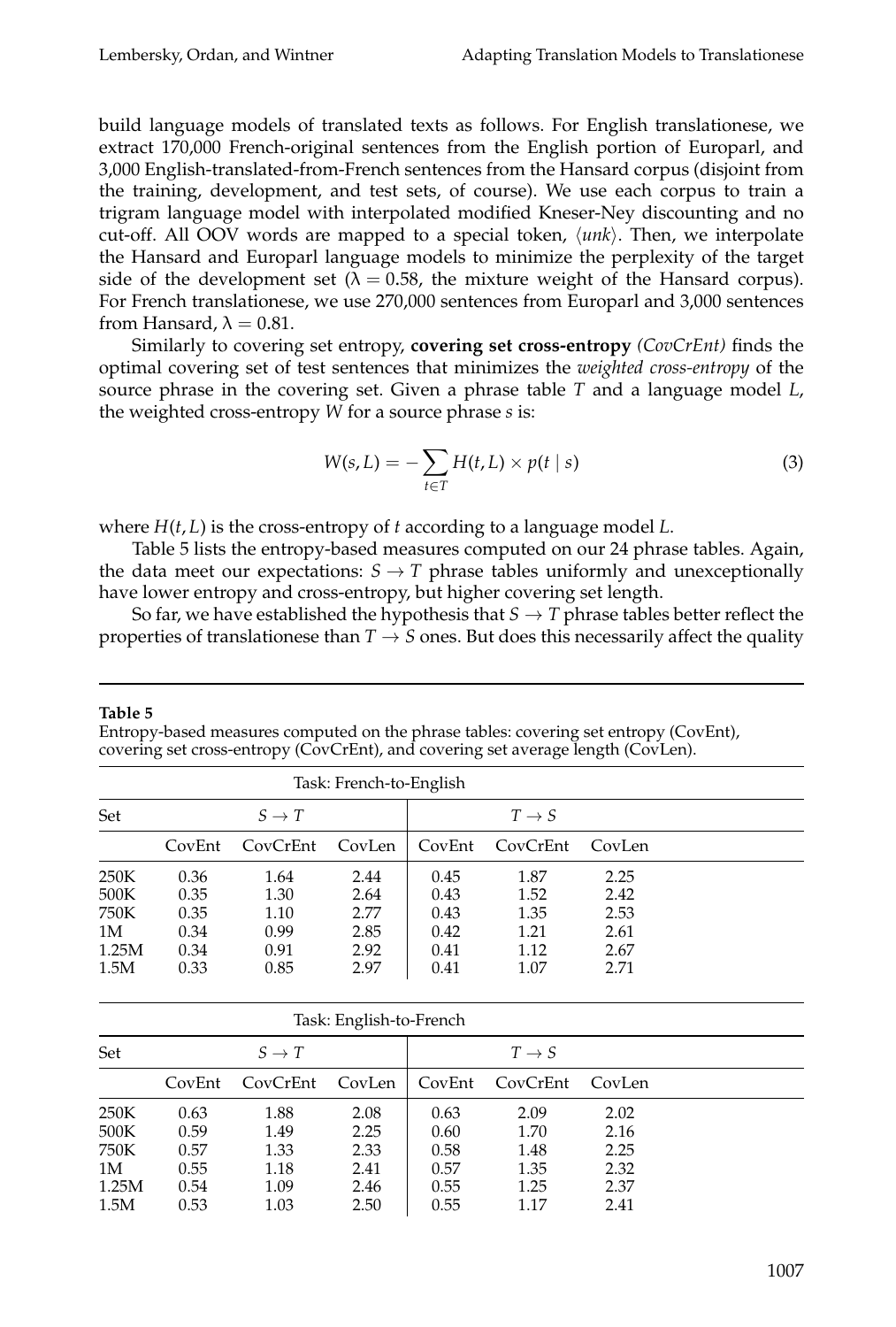| COLLEMNON OF DEED SCOLES WHITE PHERICE RIDGE SURFISHERH HIGRORICS. |                                     |      |  |  |  |  |  |
|--------------------------------------------------------------------|-------------------------------------|------|--|--|--|--|--|
|                                                                    | Measure $R^2$ (FR-EN) $R^2$ (EN-FR) |      |  |  |  |  |  |
| CovEnt                                                             | 0.94                                | 0.46 |  |  |  |  |  |
| CovCrEnt                                                           | 0.56                                | 0.54 |  |  |  |  |  |
| CovLen                                                             | 0.75                                | 0.56 |  |  |  |  |  |

#### **Table 6** Correlation of BLEU scores with phrase table statistical measures.

of the generated translations? To verify that, we measure the correlation between the quality of the translation, as measured by BLEU (Table 3), with each of the entropybased metrics. We compute the correlation coefficient  $R^2$  (the square of Pearson's product-moment correlation coefficient) by fitting a simple linear regression model. Table 6 lists the results; clearly, all three measures are strongly correlated with translation quality. Consequently, we use these measures as indicators of better translations, more similar to translationese. Crucially, these measures are computed directly on the phrase table, and do not require reference translations or meta-information pertaining to the direction of translation of the parallel phrase.

# **5. Adaptation of the Translation Model to Translationese**

We have thus established the fact that  $S \rightarrow T$  phrase tables have an advantage over  $T \rightarrow S$  ones that stems directly from the different characteristics of original and translated texts. We have also identified three statistical measures that explain most of the variability in translation quality. We now explore ways for taking advantage of the *entire* parallel corpus, including translations in *both* directions, in light of these findings. Our goal is to establish the best method to address the issue of different translation direction components in the parallel corpus.

# **5.1 Baseline**

As a simple baseline we take the union of the two subsets of the parallel corpus. This gives the decoder an opportunity to select phrases from either subset of the corpus, and MERT can be expected to optimize this selection process. For each translation task in Section 3.1, we concatenate the  $S \to T$  and the  $T \to S$  subsets of the parallel corpora and use the union to train an SMT system (henceforth *UNION*). We use the same language and reordering models, Moses configuration, and the same tuning and evaluation sets as in Section 3.1. Table 7 reports the results. The UNION systems, which

| Table 7<br>Evaluation results of various ways for combining phrase tables. |              |              |              |              |              |       |  |  |  |  |
|----------------------------------------------------------------------------|--------------|--------------|--------------|--------------|--------------|-------|--|--|--|--|
| System                                                                     | <b>FR-EN</b> | <b>EN-FR</b> | <b>DE-EN</b> | <b>EN-DE</b> | <b>IT-EN</b> | EN-IT |  |  |  |  |
| $S \to T$                                                                  | 33.64        | 32.11        | 26.53        | 16.96        | 28.70        | 23.81 |  |  |  |  |
| <b>UNION</b>                                                               | 33.79        | 32.24        | 26.76        | 17.36        | 29.12        | 23.70 |  |  |  |  |
| <b>MULTI-PATH</b>                                                          | 33.81        | 31.95        | 26.68        | 17.39        | 29.11        | 23.80 |  |  |  |  |
| PPLMIN-1                                                                   | 33.86        | 32.47        | 26.83        | 17.80        | 29.23        | 23.86 |  |  |  |  |

PPLMIN-1 33.86 32.47 **26.83 17.80** 29.23<br>PPLMIN-2 **33.95 32.65** 26.77 17.65 **29.44** PPLMIN-2 **33.95 32.65** 26.77 17.65 **29.44 24.01**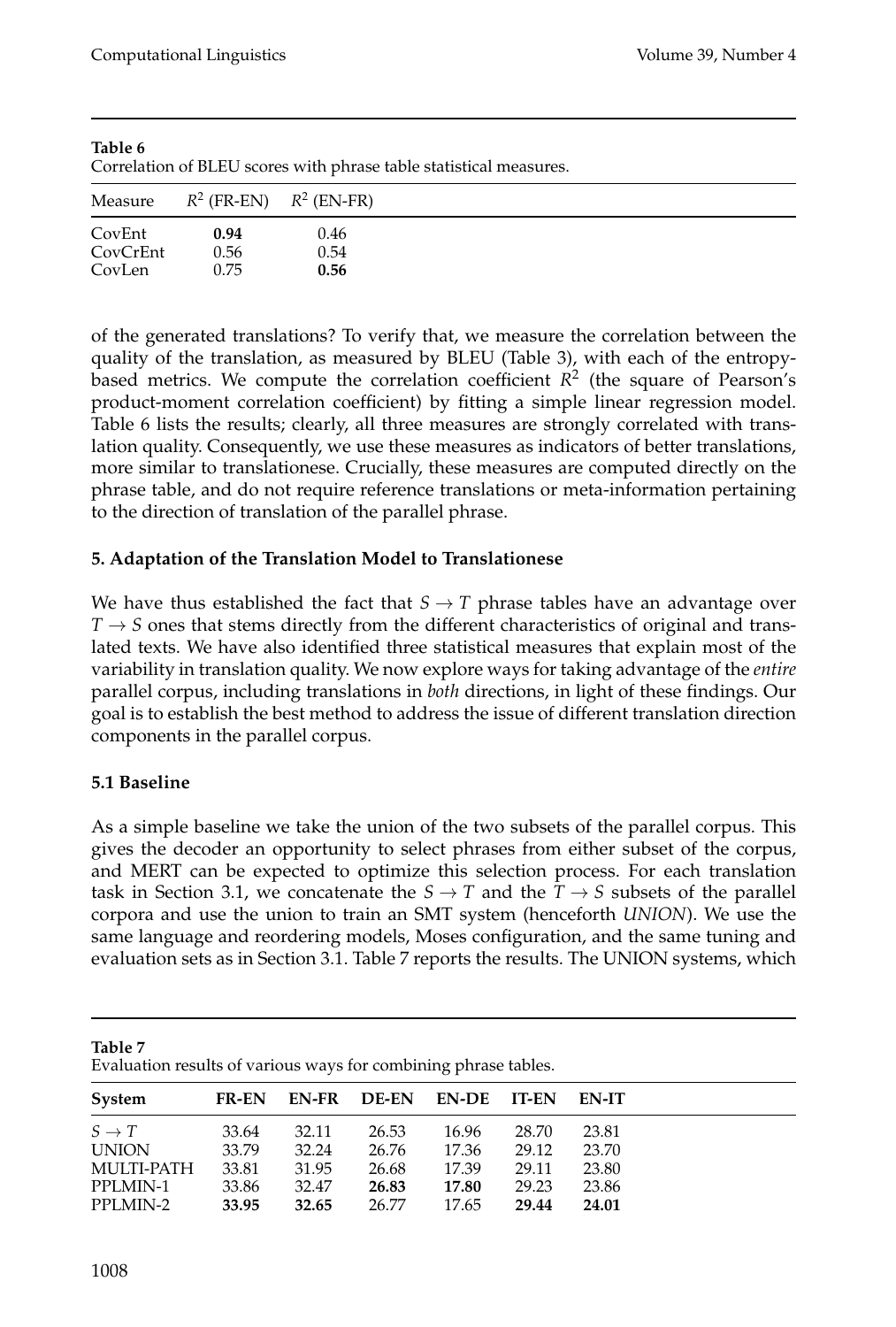use twice as much training data as the  $S \rightarrow T$  systems, outperform the  $S \rightarrow T$  systems for all language pairs except English-to-Italian. Only in three cases out of six (Germanto-English, English-to-German, and Italian-to-English), however, is the gain statistically significant. Nevertheless, this indicates that the  $T \rightarrow S$  subset contains useful material that can (and does) contribute to translation quality.

We now look at ways to better utilize this portion. First, we train SMT systems with two phrase tables using multiple decoding paths, and combine them in a loglinear model, following Koehn and Schroeder (2007). The performance of this approach (referred to as *MULTI-PATH*) is either lower or only slightly better than that of the UNION systems (Table 7).

### **5.2 Perplexity Minimization**

Next, we look at a linear interpolation of the translation models. We need a way to tune the weights of the translation model components, and we use *perplexity minimization*, following Sennrich (2012).

Given *n* phrase tables, we are looking for a set of *n* weights  $\lambda = \lambda_1, \dots, \lambda_n$ , such that  $\sum_{i=1}^{n} \lambda_i = 1$ , where  $\lambda_i$  is the internal stight of phrase table *i*. Then, given a phrase  $\sum_{i=1}^{n} \lambda_i = 1$ , where  $\lambda_i$  is the interpolation weight of phrase table *i*. Then, given a phrase pair (*s*, *t*), the linear interpolation of the *n* models is given by:

$$
p(s \mid t; \lambda) = \sum_{i=1}^{n} \lambda_i p(s \mid t)
$$
 (4)

To adapt an interpolated translation model to a specific (development) corpus, let  $\tilde{p}(s,t)$ be the observed, empirical probability of the pair (*s*, *t*) in the development corpus. This is obtained by training a phrase table on the development corpus using the standard methodology; the probability of the pair  $(s, t)$  is then extracted from the phrase table. The cross entropy *H* of a translation model with probabilities *p* to a development corpus with probabilities  $\tilde{p}$  is defined as:

$$
H = -\sum_{s,t} \tilde{p}(s,t) \times \log_2 p(s \mid t)
$$
\n(5)

To minimize the cross entropy, we look for a weight vector  $\lambda$  such that:

$$
\hat{\lambda} = \underset{\lambda}{\arg \min} -\sum_{s,t} \tilde{p}(s,t) \times \log_2\left(\sum_{i=1}^n \lambda_i p(s \mid t)\right) \tag{6}
$$

Each feature of the standard SMT translation model (the phrase translation probabilities  $p(t | s)$  and  $p(s | t)$ , and the lexical weights  $lex(t | s)$  and  $lex(s | t)$ ) is optimized independently.

This technique is particularly appealing for us due to two reasons: first, Lembersky, Ordan, and Wintner (2011) show that perplexity is a good differentiator between original and translated texts; second, the perplexity is minimized with respect to some development set. Consequently, if we use a  $S \to T$  corpus for this purpose, we directly adapt the interpolated phrase table to the qualities of the  $S \rightarrow T$  translation models as described in Section 4. We use this technique to interpolate two pairs of phrase tables: we interpolate the  $S \rightarrow T$  and the  $T \rightarrow S$  models (we refer to this system as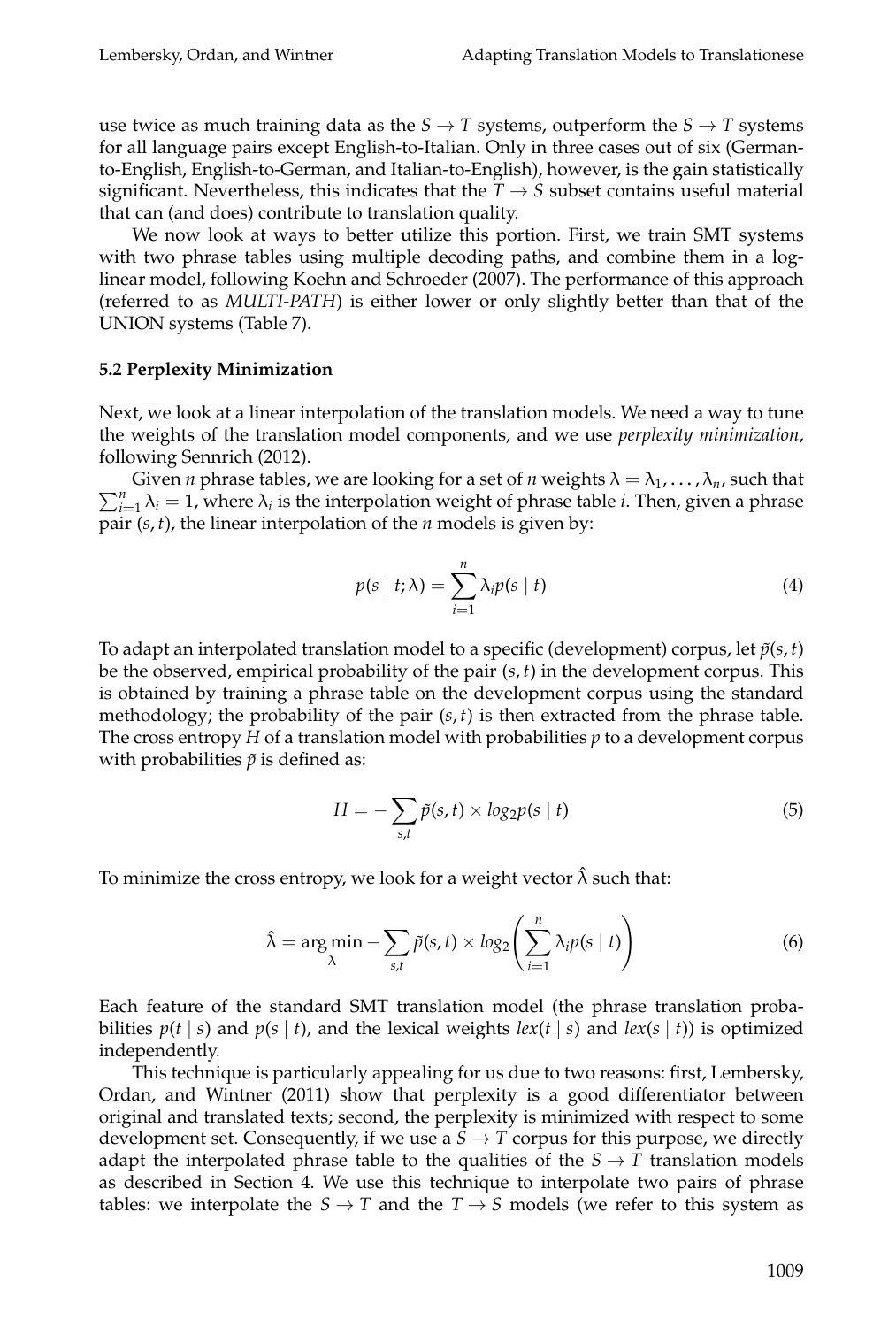*PPLMIN-1*) and we also interpolate the  $S \rightarrow T$  with the UNION models (*PPLMIN-2*), as a simple way of upweighting. Table 7 reports the results. In all cases, the interpolated systems yield higher BLEU scores than the simple UNION systems. Although the improvements are small (0.2–0.4 BLEU points), they are statistically significant in all cases, except for German-English. Clearly, the interpolated systems outperform the  $S \rightarrow T$  systems by 0.2-0.7 BLEU points (statistically significant in all cases). PPLMIN-2 seems to be better than PPLMIN-1 in four out of six systems.

To verify that the improvement in translation quality is due to the adaptation process rather than a quirk resulting from MERT instability, we use *MultEval* (Clark et al. 2011). This is a script that takes machine translation hypotheses from several (in our case, three) runs of an optimizer (MERT) and reports three popular metric scores: BLEU, Meteor (Denkowski and Lavie 2011), and TER (Snover et al. 2006). Meteor and BLEU scores are higher for better translations (↑), whereas TER is a lower-is-better measure (↓). In addition, MultEval computes the ratio of output length to reference length (closer to 100% is better), as well as p-values (via approximate randomization). We use MultEval to compare translation hypotheses of the UNION and PPLMIN-2 systems. Table 8 presents the results for French-to-English and English-to-French (other translation tasks produce similar results). The improvement of the adapted systems is clear and robust.

# **5.3 Adaptation without Explicit Information on Directionality**

A prerequisite for interpolating translation models, the method we advocate here, is that the direction of translation of every sentence pair in the parallel corpus be known in advance. When such information is not available, machine learning can automatically classify texts as original or translated (Baroni and Bernardini 2006; van Halteren

| Table 8                  | MultEval scores for UNION and PPLMIN-2 systems. |      |         |  |  |
|--------------------------|-------------------------------------------------|------|---------|--|--|
| Metric                   | System                                          | Avg  | p-value |  |  |
|                          | French-to-English                               |      |         |  |  |
|                          | <b>UNION</b>                                    | 33.7 |         |  |  |
| <b>BLEU</b> ↑            | PPLMIN-2                                        | 33.9 | 0.0001  |  |  |
| METEOR ↑                 | <b>UNION</b>                                    | 35.7 |         |  |  |
|                          | PPLMIN-2                                        | 35.8 | 0.0001  |  |  |
|                          | <b>UNION</b>                                    | 49.7 |         |  |  |
| TER $\downarrow$         | PPLMIN-2                                        | 49.5 | 0.0001  |  |  |
|                          | <b>UNION</b>                                    | 99.4 |         |  |  |
| Length                   | PPLMIN-2                                        | 99.5 | 0.0003  |  |  |
|                          | English-to-French                               |      |         |  |  |
|                          | <b>UNION</b>                                    | 32.3 |         |  |  |
| BLEU $\uparrow$          | PPLMIN-2                                        | 32.6 | 0.0001  |  |  |
|                          | <b>UNION</b>                                    | 53.8 |         |  |  |
| <b>METEOR</b> $\uparrow$ | PPLMIN-2                                        | 54.0 | 0.0001  |  |  |
|                          | <b>UNION</b>                                    | 52.6 |         |  |  |
| TER $\downarrow$         | PPLMIN-2                                        | 52.5 | 0.004   |  |  |
|                          | <b>UNION</b>                                    | 98.7 |         |  |  |
| Length                   | PPLMIN-2                                        | 98.9 | 0.0001  |  |  |

1010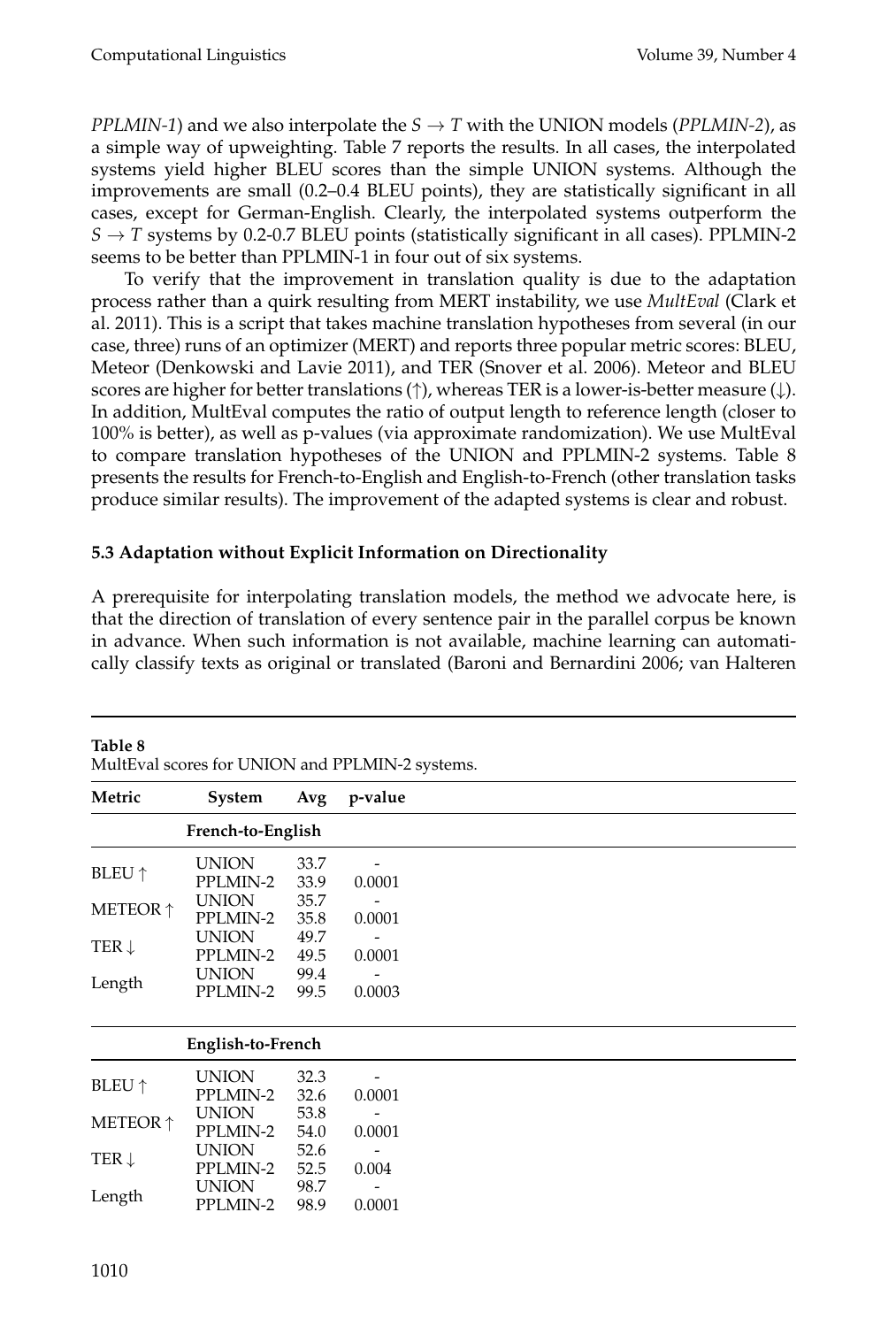2008; Ilisei et al. 2010; Koppel and Ordan 2011). Naturally, however, the quality of the interpolation of translation models trained on classified (rather than annotated) data is expected to decrease. In this section we establish an adaptation technique that does not rely on explicit information pertaining to the direction of translation, but rather uses perplexity-based measures to evaluate the "relatedness" of a specific phrase to an original or a translated language "dialect."

For the following experiments we use the Hansard corpus described in Section 3.2; FO (French original) refers to subsets of the parallel corpus that were translated from French to English, EO (English original) refers to texts translated from English to French. We create three different mixtures of FO and EO: a balanced mix comprising 500K sentences each of FO and EO (MIX), an EO-biased mix with 500K sentences of FO and 1M sentences of EO (MIX-EO), and an FO-biased mix with 1M sentences of FO and 500K sentences of EO (MIX-FO). We use these corpora to train French-to-English and English-to-French MT systems, evaluating their quality on the evaluation sets described in Section 3.2. We use the same Moses configuration as well as the same language and reordering models as in Section 3.2.

Now, we adapt the translation models by adding to each phrase pair in the phrase tables an additional factor, as a measure of its fitness to the genre of translationese. The factors are used as additional features in the phrase table. We experiment with two such factors. First, we use the language models described in Section 4 to compute the crossentropy of each translation option according to this model. We add cross-entropy as an additional score of a translation pair that can be tuned by MERT (we refer to this system as *CrEnt*). Because cross-entropy is a "the lower the better" metric, we adjust the range of values used by MERT for this score to be negative.

Second, following Moore and Lewis (2010), we define an adapting feature that not only measures how close phrases are to translated language, but also how far they are from original language, and use it as a factor in a phrase table (this system is referred to as *PplRatio*). We build two additional language models of original texts as follows. For original English, we extract 135,000 English-original sentences from the English portion of Europarl, and 2,700 English-original sentences from the Hansard corpus. We train a trigram language model with interpolated modified Kneser-Ney discounting on each corpus and we interpolate both models to minimize the perplexity of the source side of the development set for the English-to-French translation task ( $\lambda = 0.49$ ). For original French, we use 110,000 sentences from Europarl and 2,900 sentences from Hansard,  $\lambda = 0.61$ . Finally, for each target phrase *t* in the phrase table we compute the ratio of the perplexity of *t* according to the original language model *Lo* and the perplexity of *t* with respect to the translated model  $L_t$  (see Section 4). In other words, the factor  $F$  is computed as follows:

$$
F(t) = \frac{H(t, L_o)}{H(t, L_t)}
$$
\n(7)

We apply these techniques to the French-to-English and English-to-French phrase tables built from the concatenated corpora, and use each phrase table to train an SMT system. We compare the performance of these systems to that of  $S \rightarrow T$ , UNION, and both PPLMIN systems. Table 9 summarizes the results.

All systems outperform the corresponding UNION systems. CrEnt systems show significant improvements ( $p < 0.05$ ) on balanced scenarios (MIX) and on scenarios biased towards the  $S \rightarrow T$  component (MIX-FO in the French-to-English task, MIX-EO in English-to-French). PplRatio systems exhibit more consistent behavior, showing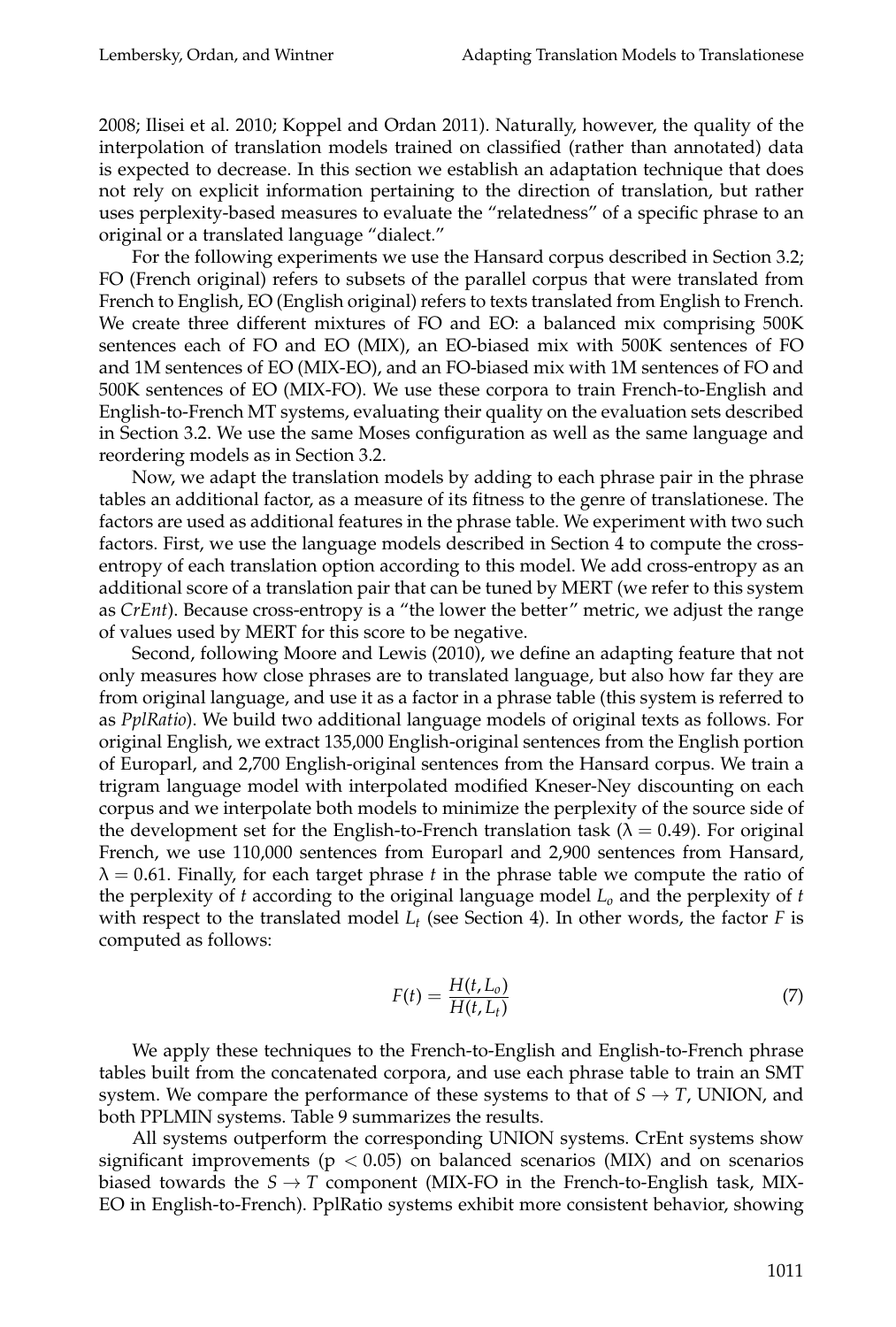|              | Task: French-to-English |                         |               |  |  |
|--------------|-------------------------|-------------------------|---------------|--|--|
| System       | <b>MIX</b>              | <b>MIX-EO</b>           | <b>MIX-FO</b> |  |  |
| $S \to T$    | 35.21                   | 35.21                   | 35.73         |  |  |
| <b>UNION</b> | 35.27                   | 35.36                   | 35.94         |  |  |
| PPLMIN-1     | 35.46                   | 35.59                   | 36.26         |  |  |
| PPLMIN-2     | 35.75                   | 35.65                   | 36.20         |  |  |
| CrEnt        | 35.54                   | 35.45                   | 36.75         |  |  |
| PplRatio     | 35.59                   | 35.78                   | 36.22         |  |  |
|              |                         |                         |               |  |  |
|              |                         | Task: English-to-French |               |  |  |
| System       | <b>MIX</b>              | <b>MIX-FO</b>           | <b>MIX-EO</b> |  |  |
| $S \to T$    | 29.15                   | 29.15                   | 29.94         |  |  |
| <b>UNION</b> | 29.27                   | 29.44                   | 30.01         |  |  |
| PPLMIN-1     | 29.64                   | 29.94                   | 29.65         |  |  |
| PPLMIN-2     | 29.50                   | 30.45                   | 30.12         |  |  |
| CrEnt        | 29.47                   | 29.45                   | 30.44         |  |  |
| PplRatio     | 29.65                   | 29.62                   | 30.34         |  |  |
|              |                         |                         |               |  |  |

#### **Table 9** Adaption without classification results.

small, but statistically significant improvement ( $p < 0.05$ ) in all scenarios. Additionally, the new systems perform quite competitively compared to the interpolated systems, winning in four out of six cases. Note again that all systems in the same column (except  $S \rightarrow T$ ) are trained on exactly the same corpus and have exactly the same phrase tables. The only difference is an additional factor in the phrase table that "encourages" the decoder to select translation options that are closer to translated texts than to original ones.

# **6. Analysis**

We have demonstrated that SMT systems that are sensitive to the direction of translation perform better. The superior quality of SMT systems that are adapted to translationese is reflected in higher BLEU scores, but also in the scores of other automatic measures for evaluating the quality of machine translation output. In this section we analyze the better performance of translationese-adapted systems, both quantitatively and qualitatively, relating it to established insights in translation studies.

It may be claimed that translationese-aware systems perform better (in terms of BLEU scores) not because of the properties of translated texts, but due to the closer domain, genre, or topic of translated texts to those of the reference translations. In our previous work (Lembersky, Ordan, and Wintner 2011, 2012b), we convincingly demonstrated that this is not the case, by means of several experiments that abstracted the texts away from specific words. Although these results are concerned with the *language* model, we trust that they also hold for the *translation* model on which we focus here.

Furthermore, improvements in BLEU scores that result from attention to translationese are consistent with human judgments. In other words, a machine translation system that produces translations with higher BLEU scores by taking into account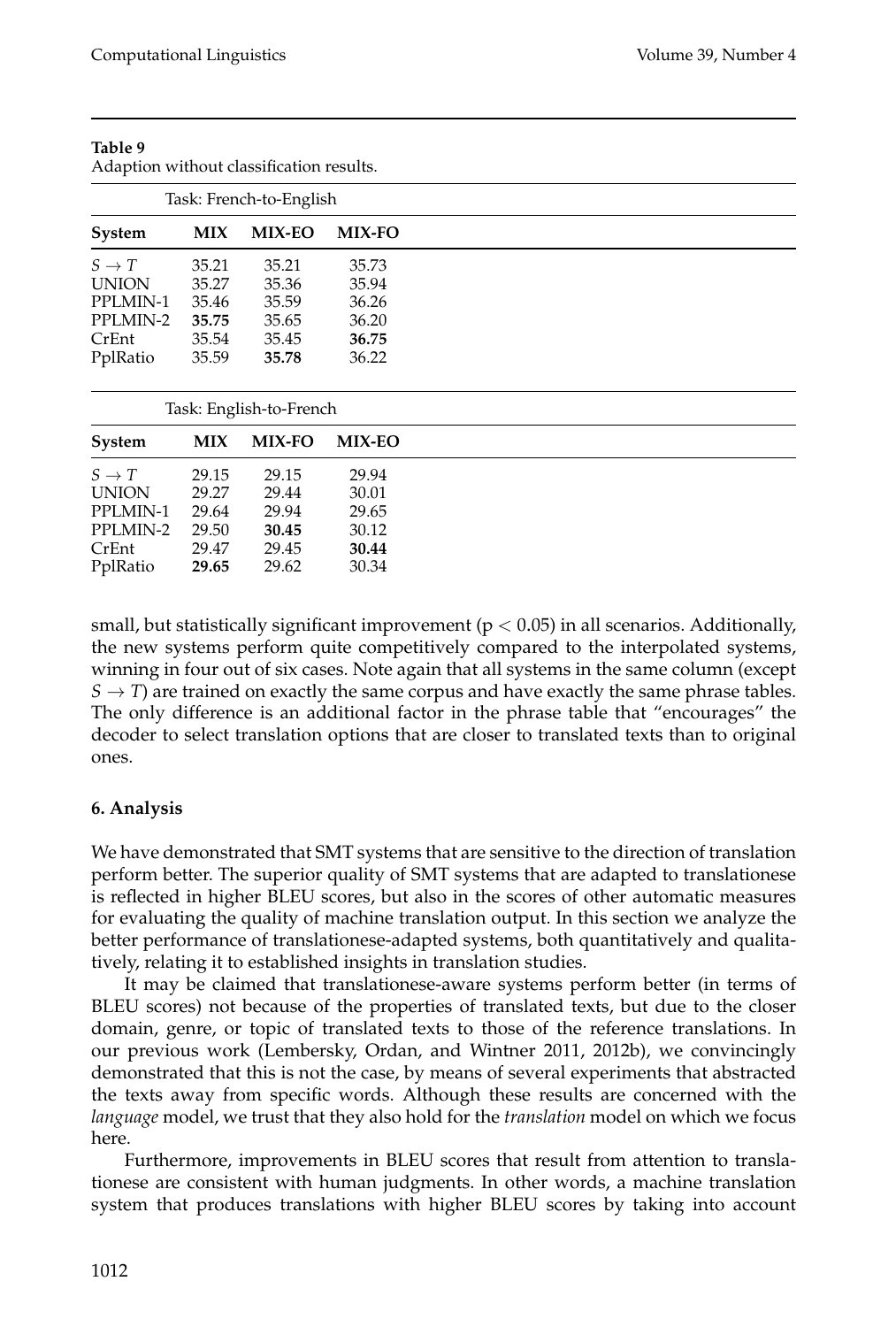the directionality of translation also produces translations that human judges prefer. Although we have not conducted such experiments here, we have shown this correlation in a previous work (Lembersky, Ordan, and Wintner 2012b) that focused on the language model rather than on the translation model.

# **6.1 Quantitative Analysis**

Is the output of translationese-adapted systems indeed more similar to translationese? We begin with a set of properties of translationese that are easy to compute, and evaluate the output of our translationese-adapted SMT systems in terms of these properties.

*6.1.1 Type–Token Ratio.* Translated texts have been shown to have lower type-to-token ratio (TTR) than original ones (Al-Shabab 1996). Figure 1 compares the TTR of the translation outputs of  $S \to T$ ,  $T \to S$ , UNION, and PPLMIN-2 systems. For comparison, we also add the TTR of the reference translations for each task. To mitigate the effects of the different morphological systems of the various languages, we compute the TTR in terms of lemmas, rather than surface forms. Obviously, the TTR of  $S \to T$  output is much lower than  $T \rightarrow S$  system. Recall that  $S \rightarrow T$  systems produce markedly better translations than  $T \rightarrow S$  ones, so indeed there is a clear correspondence between the TTR of the outputs and better translation quality. Figure 1 also compares the TTR of the outputs produced from two combination systems, UNION and PPLMIN-2. The UNION outputs are arbitrary: Their TTR is sometimes lower than the corresponding  $S \rightarrow T$  system, but sometimes higher than even the corresponding  $T \rightarrow S$  system. In contrast, PPLMIN-2 [systems \(which are the best adapted systems\) systematically produce outputs with the](http://www.mitpressjournals.org/action/showImage?doi=10.1162/COLI_a_00159&iName=master.img-000.jpg&w=382&h=227) lowest TTR, that is, outputs closest to translationese. As expected, reference translations exhibit the lowest TTR in four out of the six tasks.



**Figure 1** Type–token ratio in SMT translation outputs.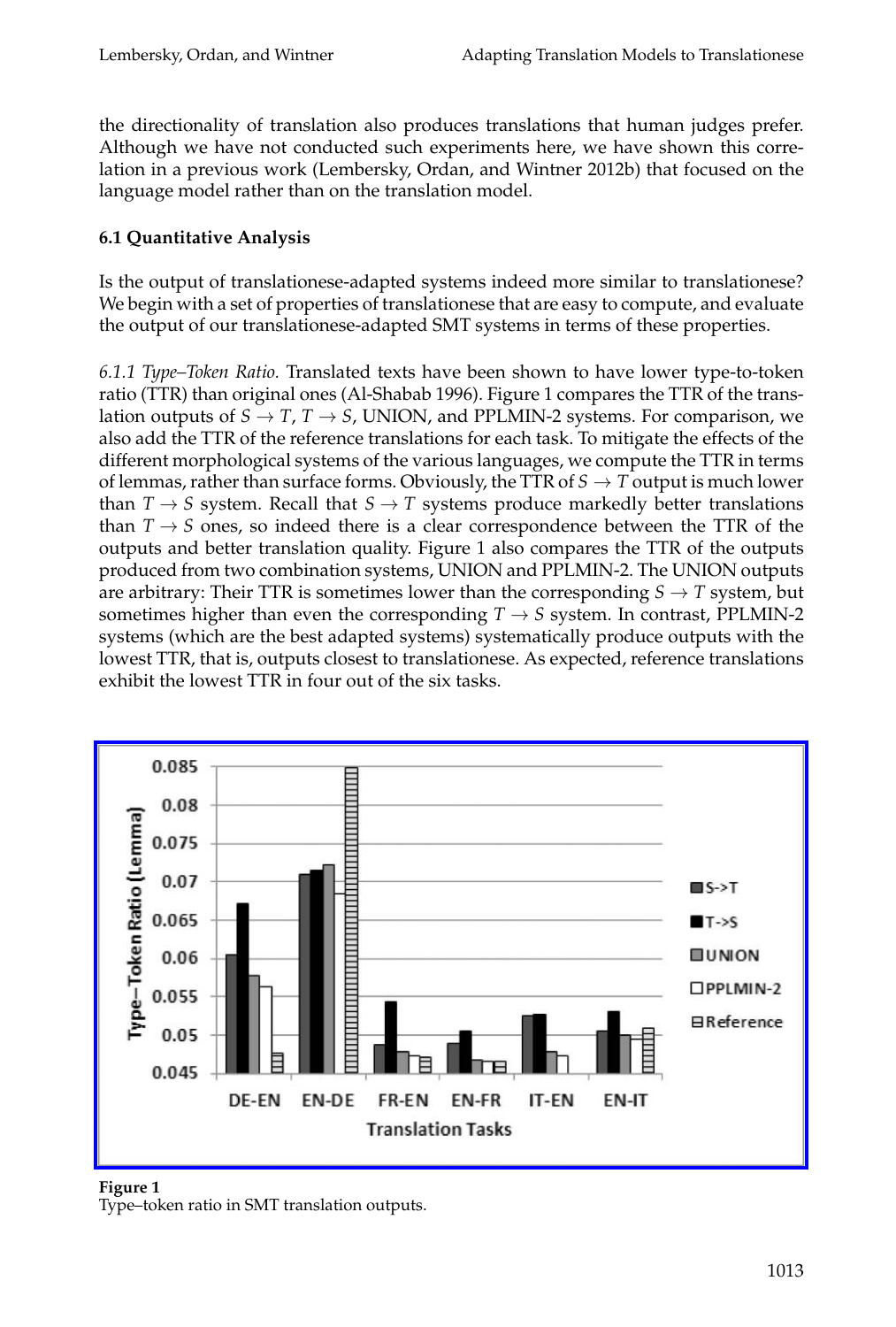### [Computational Linguistics Volume 39, Number 4](http://www.mitpressjournals.org/action/showImage?doi=10.1162/COLI_a_00159&iName=master.img-001.jpg&w=382&h=228)





*6.1.2 Singletons.* A related property of translated texts is that they tend to exhibit a much lower rate of words that occur only once in a text (*hapax legomena*) than original texts. We thus count the number of singletons in the outputs of each of the SMT systems (and, for comparison, the reference translations). The results, which are depicted in Figure 2, are not totally conclusive, but are interesting nonetheless. Specifically, in all cases the PPLMIN-2 system exhibits a lower number of singletons than the UNION system; and in all systems except the English-Italian one, the number of singletons produced by the PPLMIN-2 system is lowest. Reference translations exhibit the lowest rate of singletons in five out of the six tasks.

*6.1.3 Entropy.* As another quantitative measure of the contribution of perplexity minimization as a method of adaptation, we list in Table 10 the values of the entropybased measures discussed in Section 4 on three types of SMT systems: those compiled from  $S \to T$  texts only, UNION, and PPLMIN-2 ones. Observe that the covering set cross-entropy measure, designed to reflect the fitting of a phrase table's target side to translated texts, is significantly lower in PPLMIN-2 systems than in  $S \rightarrow T$  and UNION systems. This indicates that perplexity minimization improves the system's fitness to translationese. Interestingly, the PPLMIN-2 systems have better lexical coverage than the UNION systems. Table 10 lists data for French-English and English-French, but other language pairs exhibit similar behavior.

*6.1.4 Mean Occurrence Rate.* Original texts are known to be lexically richer than translated ones; in particular, translationese uses more frequent and common words (Laviosa 1998). To assess the lexical diversity of a given text we define Mean Occurrence Rate (MOR). MOR computes the average number of occurrences of tokens in the text with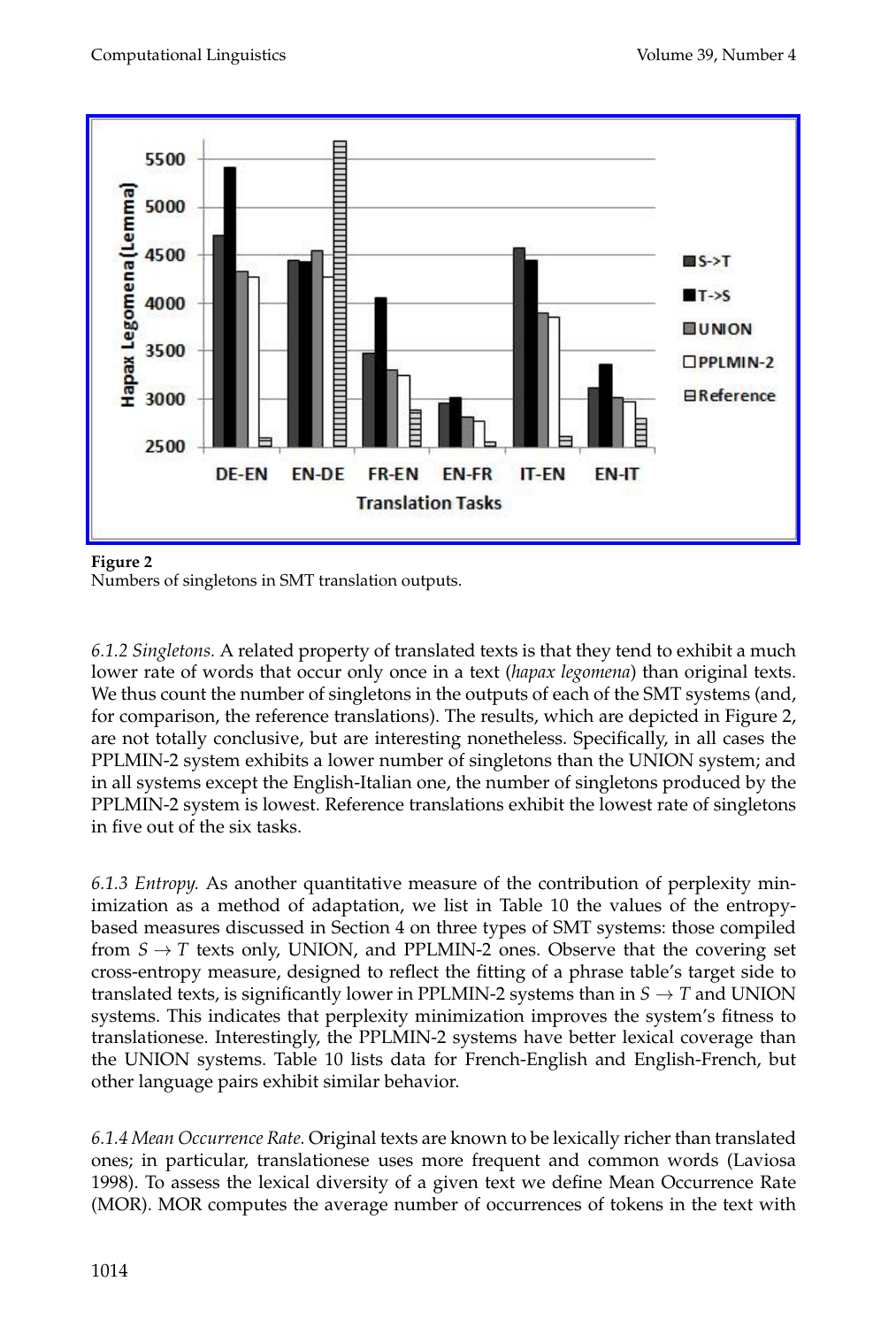|              | System                                             |                              | CovEnt CovCrEnt CovLen       |                              |  |
|--------------|----------------------------------------------------|------------------------------|------------------------------|------------------------------|--|
| <b>FR-EN</b> | $S \to T$<br>$T \to S$<br><b>UNION</b><br>PPLMIN-2 | 0.43<br>0.45<br>0.43<br>0.43 | 2.39<br>2.77<br>2.20<br>2.14 | 2.24<br>2.03<br>2.34<br>2.35 |  |
| EN-FR        | $S \to T$<br>$T \to S$<br><b>UNION</b><br>PPLMIN-2 | 0.64<br>0.66<br>0.61<br>0.61 | 3.47<br>3.52<br>3.09<br>2.99 | 2.01<br>1.99<br>2.17<br>2.18 |  |

**Table 10**

Entropy-based measures, computed on phrase tables of baseline and adapted SMT systems.

respect to a large reference corpus. Consequently, sentences containing more frequent words have higher MOR scores. More formally, given a reference corpus *R* with *n* word types  $r_1 \cdots r_n$ , let  $C(r_i)$  be a number of occurrences of the word  $r_i$  in the corpus *R*. Then the MOR of a sentence  $S = s_1 \cdots s_k$  is:

$$
MOR(S) = \frac{1}{k} \sum_{i=1}^{k} log(C(s_i))
$$
\n(8)

*C*(*s<sub>i</sub>*) is calculated from the corpus *R* if  $s_i \in R$ . Otherwise,  $C(s_i) = \alpha$ , where  $\alpha$  is a predefined constant depending on the size of the reference corpus. In all our experiments we use  $\alpha = 0.5$ .

In order to establish the relation between the MOR measure and translation quality, we compute MOR scores for each sentence of an SMT system output. Then, we sort the output sentences based on their MOR scores, split the output into two parts—below and above the median of MOR—and calculate BLEU score for each portion independently. We perform these calculations on the outputs of UNION and PPLMIN-2 SMT systems for all our translation tasks. We use the Europarl corpus (Koehn 2005) as a reference for a list of occurrences. Table 11 depicts the results. In all cases, the bottom part (below the median) of SMT outputs has significantly lower BLEU scores (up to 5 BLEU points!) than the upper part, indicating that the MOR measure is a good (post factum) differentiator between poor and good translations.

**Table 11**

BLEU scores computed on portions of UNION and PPLMIN-2 systems outputs below and above the MOR median.

| Task         | <b>UNION</b>  |       | <b>PPLMIN-2</b> |       |
|--------------|---------------|-------|-----------------|-------|
|              | <b>Bottom</b> | Upper | Bottom Upper    |       |
| <b>DE-EN</b> | 24.05         | 28.72 | 24.10           | 28.71 |
| <b>EN-DE</b> | 16.06         | 18.78 | 16.42           | 18.82 |
| <b>FR-EN</b> | 31.48         | 35.49 | 31.85           | 35.49 |
| <b>EN-FR</b> | 28.97         | 34.83 | 29.30           | 35.58 |
| <b>IT-EN</b> | 26.07         | 31.75 | 26.43           | 31.97 |
| EN-IT        | 21.57         | 25.79 | 21.97           | 25.99 |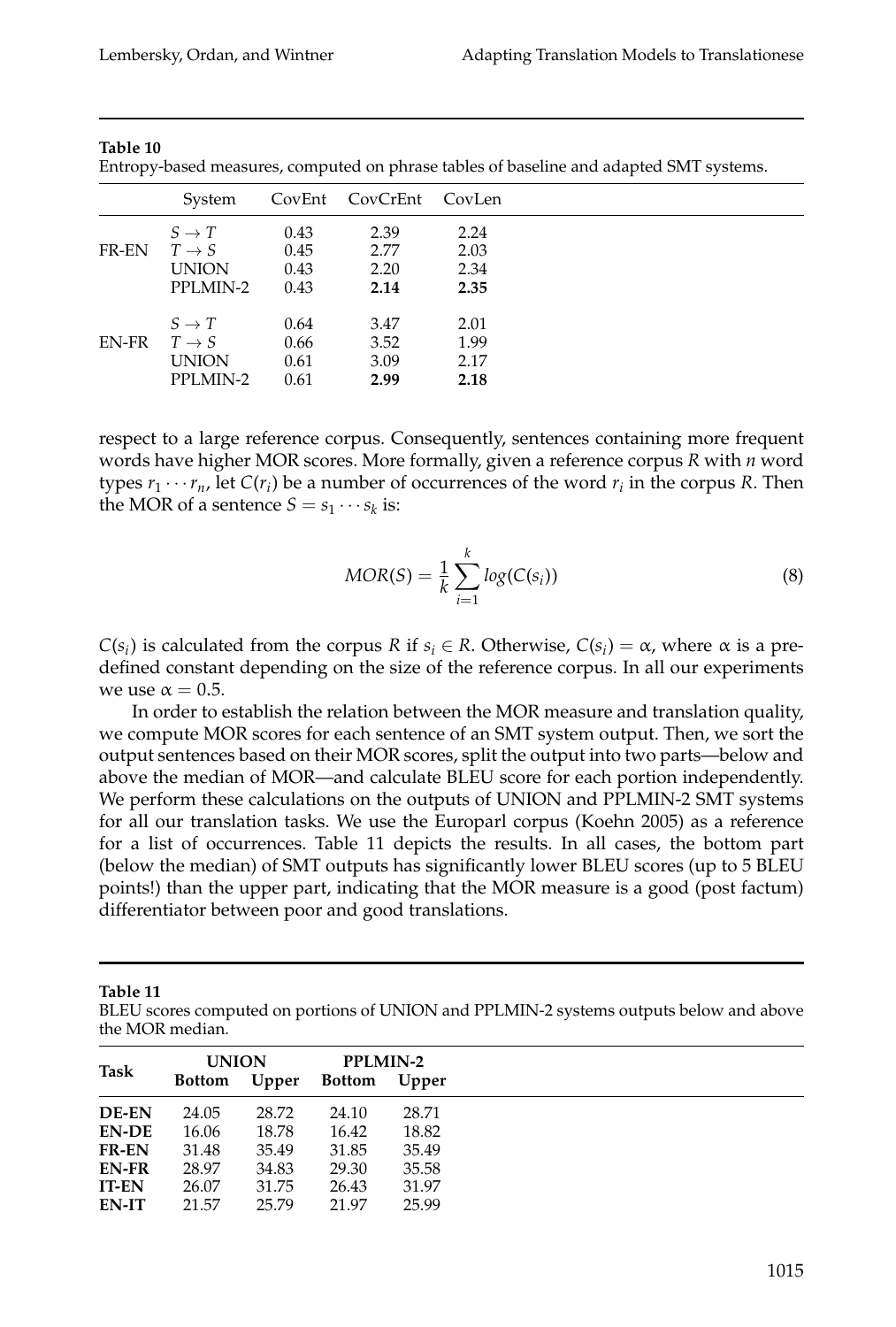#### [Computational Linguistics Volume 39, Number 4](http://www.mitpressjournals.org/action/showImage?doi=10.1162/COLI_a_00159&iName=master.img-002.jpg&w=382&h=230)



#### **Figure 3**

Mean Occurrence Rate in SMT translation outputs.

We now compute the average MOR score on the outputs of all our SMT systems. Figure 3 shows the results. In all cases (except Italian to English),  $S \rightarrow T$  is better than  $T \rightarrow S$ ; and in all systems except EN-FR, PPLMIN-2 is best.

### **6.2 Qualitative Analysis**

Translation is sometimes described as an attempt to strike a balance between **interference**, the so-called inevitable marks left by the source language on the target text, and **standardization**, the attempt of the translator to *adapt* the translation product to the target language and culture, to break away from the source text towards a more adequate text (Toury 1995). In order to study the effect of the adaptation qualitatively, rather than quantitatively, we focus on several concrete examples. We compare translations produced by the UNION (henceforth *baseline*) and by the PPLMIN-2 (henceforth *adapted*) French-English Europarl systems. We selected 200 sentences from the French-English evaluation set for manual inspection, focusing on sentences in which the translations were significantly different from each other. Indeed, we find that the translations are better adapted along several dimensions.

In the following sentences, the baseline follows a more literal translation, whereas the adapted system creates a more adequate, standardized translation.

- **Source** Monsieur le président, chers collègues, les tempêtes qui ont **ravagé** la france dans la nuit des 26 et 27 decembre ont fait, on l'a dit, 90 morts, 75 milliards de ´ francs, soit 11 milliards d'euros, de dégâts.
- **Baseline** Mr president, ladies and gentlemen, storms that have **ravaged** france during the night of 26 and <sup>27</sup> december were, as has been said, 90 people dead, 75 billion francs, that is, eur <sup>11</sup> billion, damage.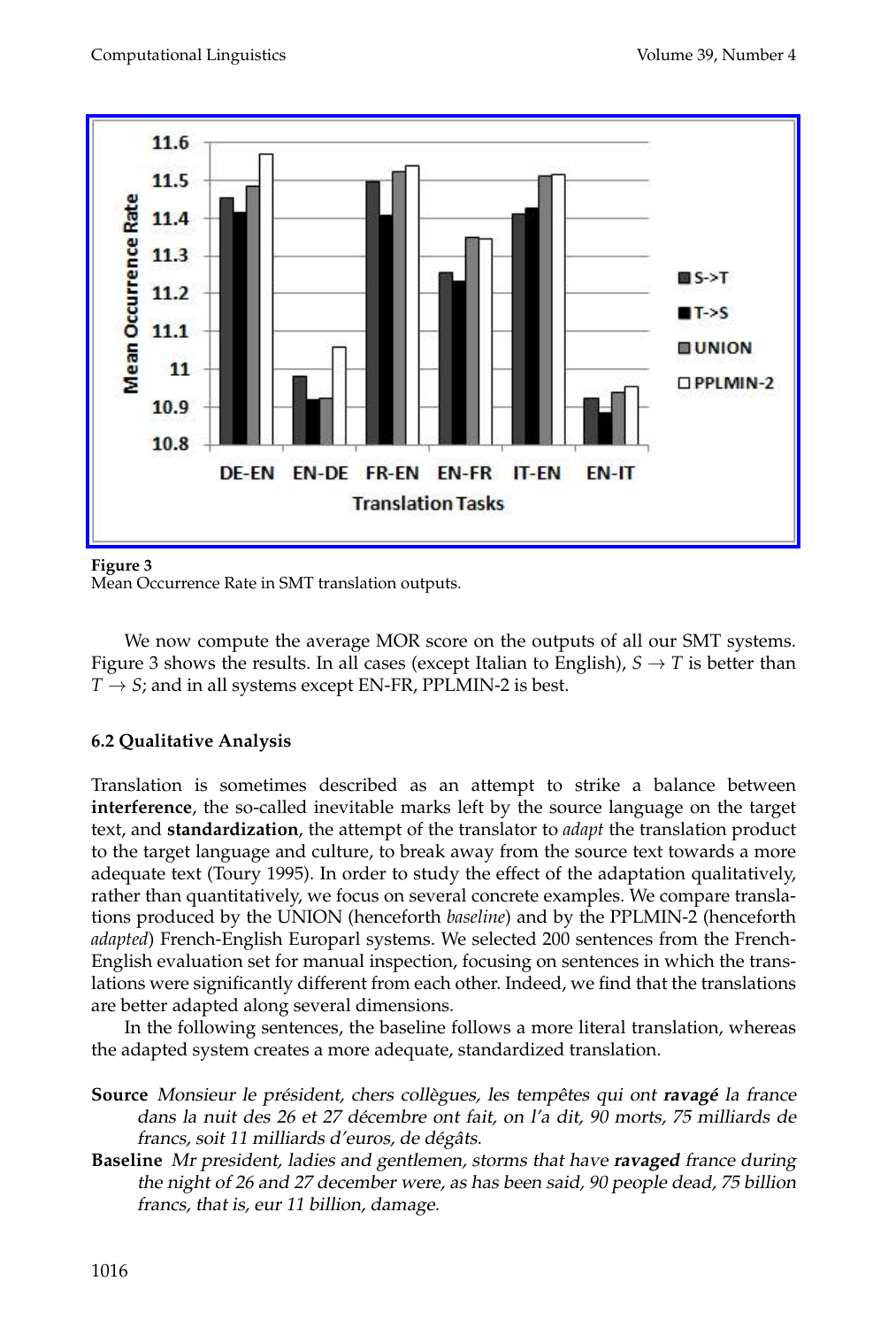- **Adapted** Mr president, ladies and gentlemen, the storms which have **devastated** france during the night of 26 and <sup>27</sup> december were, as has been said, 90 people dead, 75 billion francs, or eur <sup>11</sup> billion, damage.
- Source Tout d'abord, je tiens à saluer tous mes collègues maires, élus locaux, qui, au quotidien, ont dû rassurer la population, organiser la solidarité, coopérer avec les services publics.
- **Baseline** First of all, <sup>I</sup> should like to pay tribute to all my colleagues, mayors, local elected representatives, who, **in their daily lives**, have had to reassure the population, organise solidarity, cooperate with public services.
- **Adapted** First of all, <sup>I</sup> should like to pay tribute to all my colleagues, mayors, local elected representatives, who, **on <sup>a</sup> daily basis**, have had to reassure the population, organise solidarity, cooperate with public services.
- **Source** Monsieur le président, je vous remercie de me laisser conclure, et je rappellerai simplement une maxime: "les tueurs en serie se font toujours prendre par la police ´ quand ils accélèrent la cadence de leurs crimes".
- **Baseline** Mr president, thank you for allowing me to **leave conclusion**, and <sup>I</sup> would like to remind you just <sup>a</sup> maxim: 'the murderers in series are always take by the police when they accélèrent the pace of their crimes'.
- **Adapted** Mr president, thank you for letting me **finish**, and <sup>I</sup> would like to remind you just <sup>a</sup> maxim: 'the murderers in series are always take by the police when they accélèrent the pace of their crimes'.

Note that the baseline is not necessarily incomprehensible, nor even "impossible" in the target language; in the first example, it is clear what is meant by storms that have ravaged France, and moreover, we find such expressions in a 1.5-G token-sized corpus (Ferraresi et al. 2008); it is just half as likely as what is offered by the adapted system. The second example, on the other hand, misses the point altogether, and the third one is a clear case of interference, where the French laisser conclure is transferred verbatim as leave conclusion.

Another difference between the two systems is reordering. Sometimes, as in the two following examples, the inability of the baseline system to reorder the words correctly stems from interference:

- **Source** Madame la présidente, mes chers collègues, nous croyions, jusqu'à présent, que l'union européenne était, selon les dispositions des traités de rome et de paris qui  $a$ vaient fondé les communautés, devenues union, une association d'états libres, **ind´ependants et souverains**.
- **Baseline** Madam president, ladies and gentlemen, we croyions, up to now, that the european union is, according to the provisions of the treaties of rome and paris who had based the communities, become union, **an association of states free, independent and sovereign**.
- **Adapted** Madam president, ladies and gentlemen, we croyions, up to now, that the european union was, according to the provisions of the treaties of paris and rome who had based communities, become union, **an association of free, sovereign and independent states**.
- **Source** La convention de lomé bénéficie essentiellement à quelques **grands groupes industriels** ou financiers qui continuent á piller ces pays et perpétuent leur dépendance économique, notamment des anciennes puissances coloniales.
- **Baseline** The lome convention has mainly to <sup>a</sup> few ´ **large industrial groups or financial** which continue to plunder those countries and perpétuent their economic dependence, in particular the former colonial powers.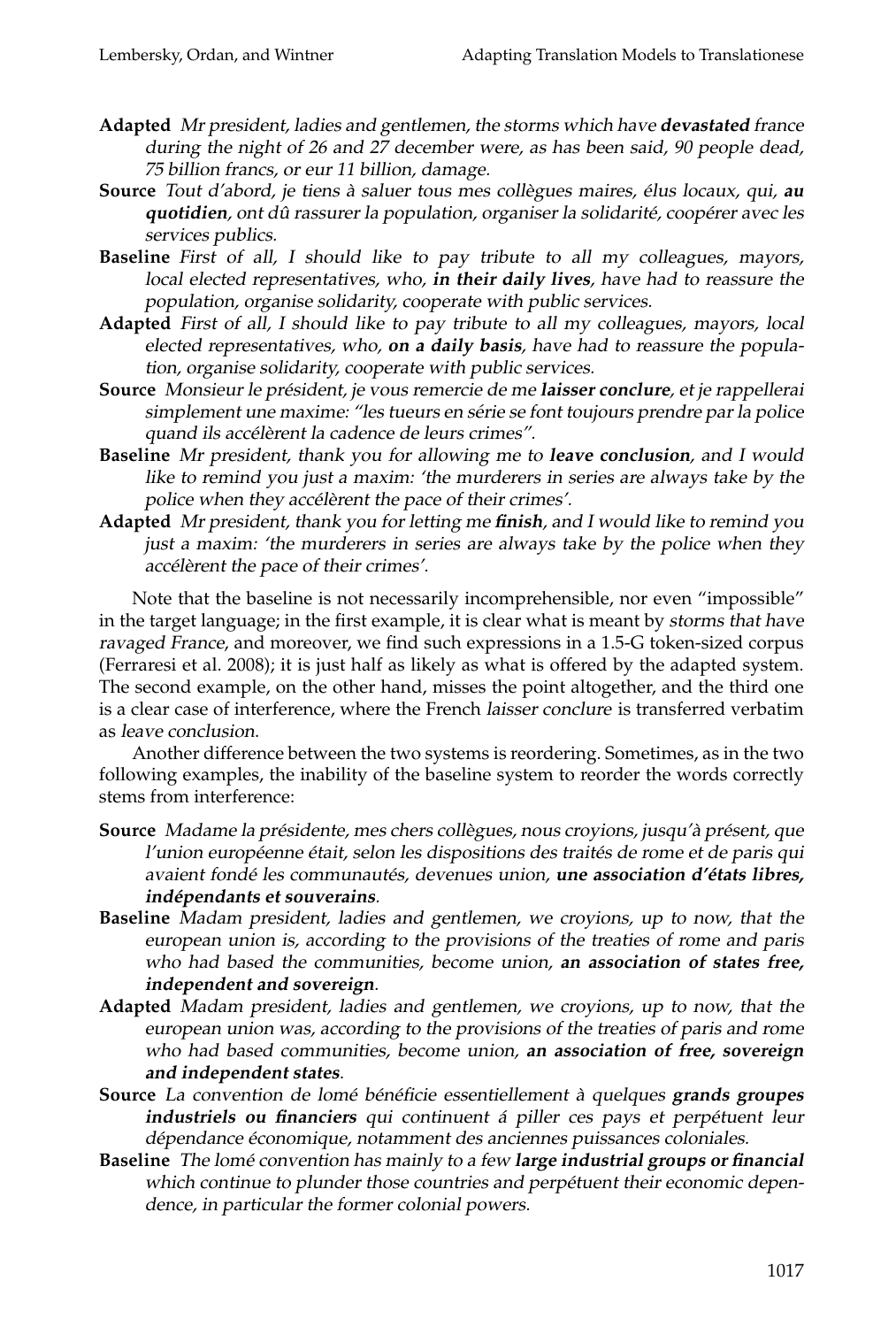**Adapted** The rome convention has mainly to <sup>a</sup> few ´ **large financial and industrial groups** which continue to plunder those countries and perpetuate their economic dependence, in particular the former colonial powers.

Additionally, the adapted system produces much better collocations. Compare the "natural" expressions pay a high price and express the concern with the baseline system products:

- Source Ces hommes et ces femmes qui bougent à travers l'europe paient leur voiture, leurs taxes nationales, leur pot catalytique, leurs taxes sur les carburants, et **paient donc déjà très cher** le prix de la magnifique machine et la liberté de circuler.
- **Baseline** These men and women who are moving across europe are paying their car, their national taxes, their catalytic converter, their taxes on fuel, and therefore already **pay very dearly** for the price of the magnificent machine and freedom of movement.
- **Adapted** These men and women who are moving across europe pay their car, their national taxes, their catalytic converter, their taxes on fuel, and therefore already **pay <sup>a</sup> high price** for the magnificent machine and freedom of movement.
- **Source** Je veux **dire ´egalement le souci** que j'ai d'une bonne cooperation entre interreg ´ et le fed, notamment pour les caraïbes et l'océan indien.
- **Baseline** <sup>I</sup> would like to **say to the concern** that <sup>I</sup> have good cooperation between interreg and the edf, particularly for the caribbean and the indian ocean.
- **Adapted** <sup>I</sup> also wish to **express the concern** that <sup>I</sup> have good cooperation between interreg and the edf, particularly for the caribbean and the indian ocean.

Last, there are a few cases of explicitation. Blum-Kulka (1986) observed the tendency of translations to introduce to the target texts cohesive markers in order to render implicit utterances more explicit. Koppel and Ordan (2011), who used function words to discriminate between translated and non-translated texts, found that cohesive markers, words such as in fact, however, moreover, and so forth, were among the top markers of translationese, irrespective of source language and domain. And truly we find them also over-represented in the adapted system:

- **Source** Nous affirmons *au* contraire la nécessité politique de rééquilibrer les rapports entre l'afrique et l'union européenne.
- **Baseline** We say **the opposite** the political necessity to rebalance relations between africa and the european union.
- **Adapted on the contrary**, we maintain the political necessity of rebalancing relations between africa and the european union.
- Source Cette mention semble alors contredire les explications linguistiques données par l'office et laisse craindre que l'erreur ne revête pas le seul caractère technique que l'on semble vouloir lui donner.
- **Baseline** This note seems so contradict the explanations given by the language and leaving office fear that the mistake revête do not only technical nature hat we seems to want to give it.
- **Adapted** This note **therefore** seems to contradict the linguistic explanations given by the office and fear that leaves the mistake revête do not only technical nature that we seems to want to give it.

In (human) translation circles, translating *out of* one's mother tongue is considered unprofessional, even unethical (Beeby 2009). Many professional associations in Europe urge translators to work exclusively into their mother tongue (Pavlovic 2007). The two ´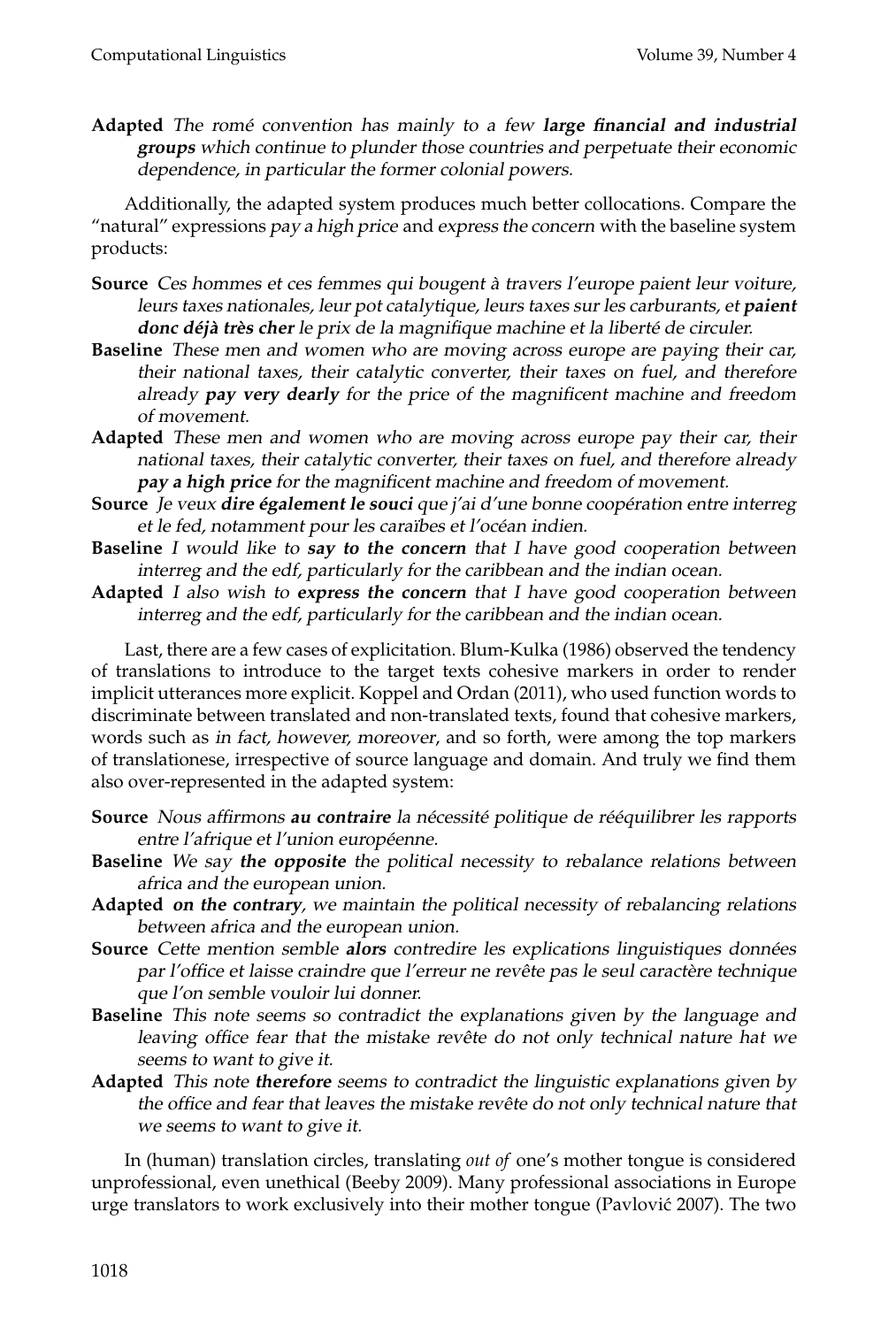kinds of automatic systems built in this article reflect only partly the human situation, but they do so in a crucial way. The  $S \rightarrow T$  systems learn examples from many human translators who follow the decree according to which translation should be made *into* one's native tongue. The  $T \rightarrow S$  systems are flipped directions of humans' input and output. The  $S \rightarrow T$  direction proved to be more fluent and accurate. This has to do with the fact that the translators "cover" the source texts more fully, having a better "translation model."

### **7. Combining Translation and Language Models**

When we experimented with translation models, we compiled language models from corpora comprising original and translated texts. Our previous work (Lembersky, Ordan, and Wintner 2011, 2012b), however, shows that language models compiled from translated texts are better for machine translation than models trained on original texts. In this section we examine whether these findings have a cumulative effect. In other words, we test if an additional improvement in translation quality can be gained by combining our findings for both the language and the translation model.

The tasks are translating French-to-English (FR-EN) and English-to-French (EN-FR). We re-use the Europarl-based translation models of Section 3.1. We compile language models from the French-English Hansard-based parallel corpora described in Section 3.2. We use 1 million parallel sentence subsets. We train an original French LM on the source side of the  $S \to T$  corpus and we train the translated English LM on the target side of the same corpus. In the same manner we compile the translated French LM and the original English LM from the  $T \rightarrow S$  corpus. All language models are 5-grams with an interpolated modified Kneser-Ney discounting (Chen 1998). The vocabulary is limited to tokens that appear twice or more in the reference set. All unknown words are mapped to a special token. We tune and evaluate all SMT systems on two kinds of reference sets: Europarl (Section 3.1) and Hansard (Section 3.2).

First, we use all possible combinations of translation and language models to train four SMT systems for each translation task:  $T \rightarrow S$  TM with original (O) LM,  $T \rightarrow S$  TM with translated (T) LM,  $S \to T$  TM with O LM, and  $S \to T$  TM with T LM. All systems are tuned and evaluated on both the Europarl and the Hansard reference sets. Table 12

| Combining TMs and LMs: SMT system evaluation results. |                                                                                                                                     |   |  |  |                                                                                                                                 |   |  |  |  |  |
|-------------------------------------------------------|-------------------------------------------------------------------------------------------------------------------------------------|---|--|--|---------------------------------------------------------------------------------------------------------------------------------|---|--|--|--|--|
| <b>FR-EN (EUROPARL)</b>                               |                                                                                                                                     |   |  |  | <b>FR-EN (HANSARD)</b>                                                                                                          |   |  |  |  |  |
|                                                       | LM                                                                                                                                  |   |  |  | LM                                                                                                                              |   |  |  |  |  |
|                                                       |                                                                                                                                     | Ω |  |  |                                                                                                                                 | О |  |  |  |  |
|                                                       | $\begin{array}{c c c c c c c} \n\textbf{TM} & T \rightarrow S & 27.06 & 27.30 \\ \nS \rightarrow T & 30.38 & 30.65 & \n\end{array}$ |   |  |  | $\begin{array}{c c c c c c} \n\textbf{TM} & T \rightarrow S & 24.41 & 25.47 \\ \nS \rightarrow T & 25.46 & 26.44 \n\end{array}$ |   |  |  |  |  |

| Table 12                                              |  |  |  |
|-------------------------------------------------------|--|--|--|
| Combining TMs and LMs: SMT system evaluation results. |  |  |  |

| <b>EN-FR (EUROPARL)</b> |                                          |       |                |    | <b>EN-FR (HANSARD)</b>         |                |                |  |  |
|-------------------------|------------------------------------------|-------|----------------|----|--------------------------------|----------------|----------------|--|--|
|                         | LM                                       |       |                |    |                                | LM             |                |  |  |
|                         |                                          | O     |                |    |                                | O              | т              |  |  |
| TM                      | $T \rightarrow S$   22.33  <br>$S \to T$ | 25.11 | 22.71<br>24.94 | TM | $T \rightarrow S$<br>$S \to T$ | 15.88<br>17.08 | 16.34<br>17.48 |  |  |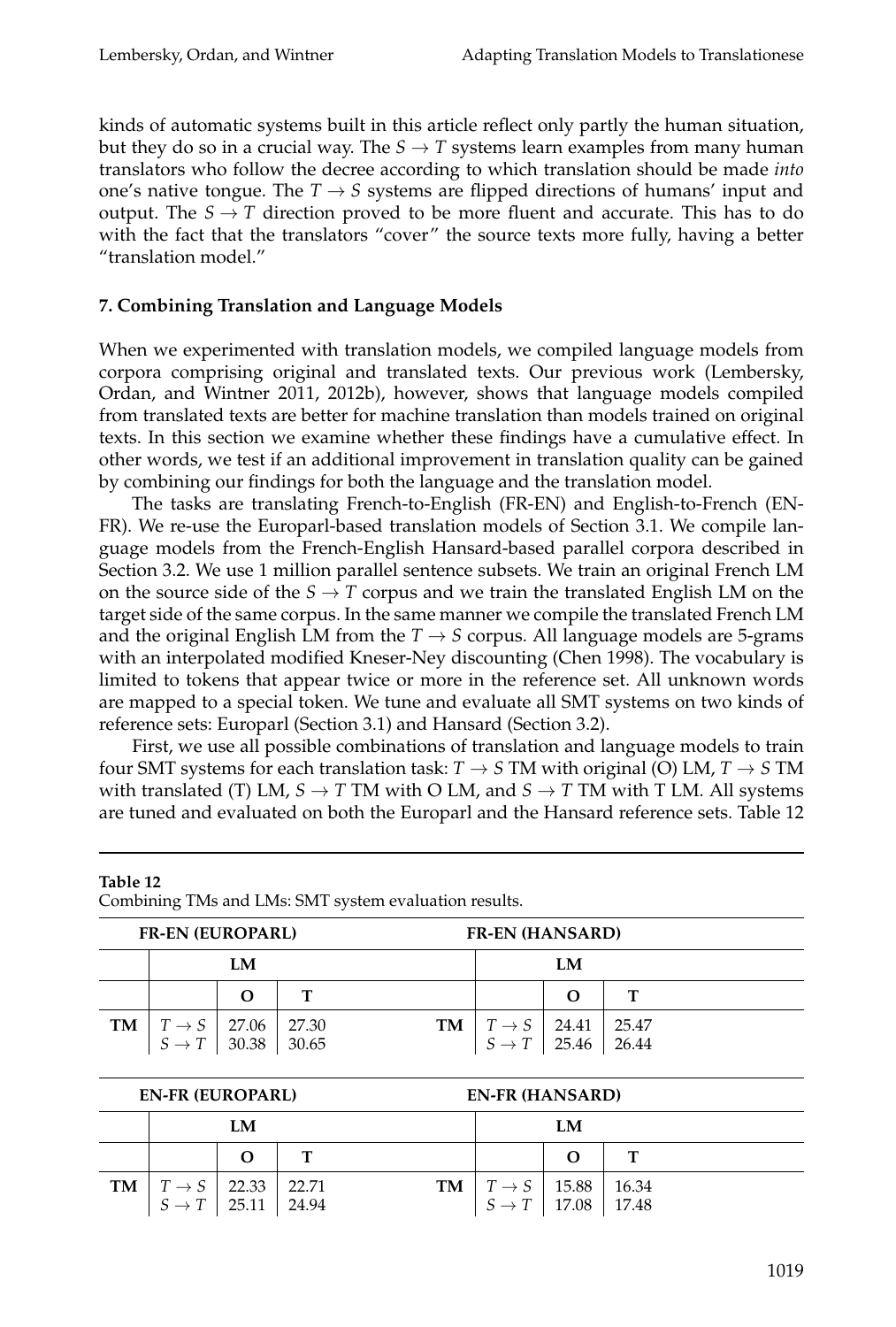### **Table 13**

Adapting TMs and LMs: SMT system evaluation results.

|                         |        | <b>FR-EN (EUROPARL)</b> |       | <b>FR-EN (HANSARD)</b> |        |                        |       |  |  |
|-------------------------|--------|-------------------------|-------|------------------------|--------|------------------------|-------|--|--|
|                         |        | LM                      |       | LM                     |        |                        |       |  |  |
|                         |        | Concat                  | Adapt |                        |        | Concat                 | Adapt |  |  |
| <b>TM</b>               | Concat | 30.76                   | 30.69 | <b>TM</b>              | Concat | 27.65                  | 27.48 |  |  |
|                         | Adapt  | 31.06                   | 31.13 |                        | Adapt  | 27.76                  | 27.73 |  |  |
|                         |        |                         |       |                        |        |                        |       |  |  |
| <b>EN-FR (EUROPARL)</b> |        |                         |       |                        |        | <b>EN-FR (HANSARD)</b> |       |  |  |
| LM                      |        |                         |       |                        | LM     |                        |       |  |  |

**Concat Adapt Concat Adapt**

**TM** | Concat | 25.55 | 25.51 **TM** | Concat | **18.69** | 18.46 Adapt | 25.64 | **25.69** | Adapt | 18.65 | 18.68

shows the translation quality of the SMT systems in terms of BLEU. Both translation and language models contribute to the translation quality, but it seems that the contribution of the translation model is more significant. Even in the case of the Hansard reference set, in the English-to-French translation task, the  $S \rightarrow T$  TM (compiled from Europarl texts) adds 1.2 BLEU points, and the T LM (compiled from Hansard texts) adds only 0.46 BLEU points.

Next, we perform a set of experiments to test whether a combination of the adaptation techniques described in Section 5 for the translation and language models can further improve the translation quality. First, we build a baseline SMT system with a translation model trained on a concatenation of  $S \to T$  and  $T \to S$  parallel corpora and a language model compiled from a concatentation of translated and original texts. Then, we build two other systems, one with an adapted translation model and one with an adapted language model. Finally, we use the adapted translation and language models to train yet another SMT system. We use the PPLMIN-2 method (Section 5) to adapt the translation model and linear interpolation to adapt the language model. The SMT systems are then tuned and evaluated on the Europarl and the Hansard reference sets. The results, depicted in Table 13, show that SMT systems with an adapted TM usually outperform the baseline systems. LM adaptation alone does not improve the translation quality, but if combined with TM adaptation it produces the best results (but not significantly better than just TM adaptation).

# **8. Conclusion**

Phrase tables trained on parallel corpora that were translated in the same direction as the translation task perform better than ones trained on corpora translated in the opposite direction. Nonetheless, even "wrong" phrase tables contribute to the translation quality. We analyze both "correct" and "wrong" phrase tables, uncovering a great deal of difference between them. We use insights from translation studies to explain these differences; we then adapt the translation model to the nature of translationese.

We investigate several approaches to the adaptation problem. First, we use linear interpolation to create a mixture model of  $S \to T$  and  $T \to S$  translation models. We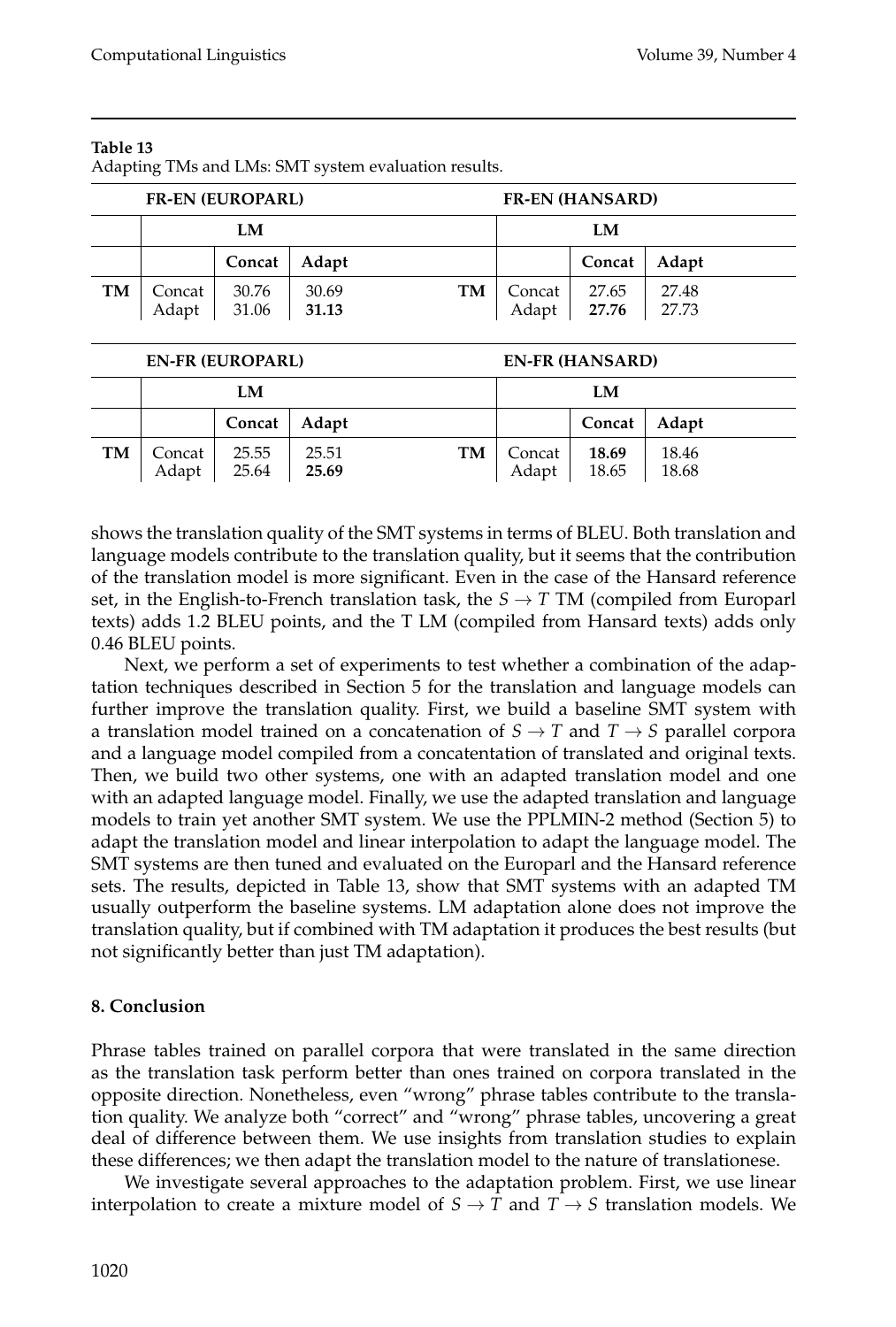use perplexity minimization and an  $S \rightarrow T$  reference set to determine the weights of each model, thus directly adapting the model to the properties of translationese. We show consistent and statistically significant improvements in translation quality on three different language pairs (six translation tasks) using several automatic evaluation metrics.

Furthermore, we incorporate information-theoretic measures that correlate well with translationese into phrase tables as an additional score that can be tuned by MERT, and show a statistically significant improvement in the translation quality over all baseline systems. We also analyze the results qualitatively, showing that SMT systems adapted to translationese tend to produce more coherent and fluent outputs than the baseline systems. An additional advantage of our approach is that it does not require an annotation of the translation direction of the parallel corpus. It is completely generic and can be applied to any language pair, domain, or corpus.

Where this work focuses on improving *the process of translation* (i.e., the translation model), our previous work (Lembersky, Ordan, and Wintner 2012b) focuses on improving *the product of translation* (i.e., the language model). We have shown preliminary results in which both models were adapted to translationese; an open challenge is finding the optimal combination of improving both process and product in a single unified system.

#### **Acknowledgments**

We are grateful to Cyril Goutte, George Foster, and Pierre Isabelle for providing us with an annotated version of the Hansard corpus. Alon Lavie has been instrumental in stimulating some of the ideas reported in this article, as well as in his long-term support and advice. We benefitted greatly from several constructive suggestions by the three anonymous *Computational Linguistics* referees. This research was supported by the Israel Science Foundation (grant no. 137/06) and by a grant from the Israeli Ministry of Science and Technology.

#### **References**

Al-Shabab, Omar S. 1996. *Interpretation and the Language of Translation: Creativity and Conventions in Translation*. Janus, Edinburgh.

Axelrod, Amittai, Xiaodong He, and Jianfeng Gao. 2011. Domain adaptation via pseudo in-domain data selection. In *Proceedings of the 2011 Conference on Empirical Methods in Natural Language Processing*, pages 355–362, Edinburgh.

Baker, Mona. 1993. Corpus linguistics and translation studies: Implications and applications. In Gill Francis Mona Baker and Elena Tognini-Bonelli, editors, *Text and Technology: In Honour of John Sinclair*. John Benjamins, Amsterdam, pages 233–252.

Baroni, Marco and Silvia Bernardini. 2006. A new approach to the study of Translationese: Machine-learning the difference between original and translated text. *Literary and Linguistic Computing*, 21(3):259–274.

- Beeby, Alison. 2009. Direction of translation (directionality). In Mona Baker and Gabriela Saldanha, editors, *Routledge Encyclopedia of Translation Studies*. Routledge (Taylor and Francis), New York, 2nd edition, pages 84–88.
- Blum-Kulka, Shoshana. 1986. Shifts of cohesion and coherence in translation. In Juliane House and Shoshana Blum-Kulka, editors, *Interlingual and Intercultural Communication Discourse and Cognition in Translation and Second Language Acquisition Studies*, volume 35. Gunter Narr Verlag, pages 17–35.
- Blum-Kulka, Shoshana and Eddie A. Levenston. 1983. Universals of lexical simplification. In Claus Faerch and Gabriele Kasper, editors, *Strategies in Interlanguage Communication*. Longman, pages 119–139.
- Chen, Stanley F. 1998. An empirical study of smoothing techniques for language modeling. Technical report 10-98, Computer Science Group, Harvard University, Cambridge, MA.
- Clark, Jonathan H., Chris Dyer, Alon Lavie, and Noah A. Smith. 2011. Better hypothesis testing for statistical machine translation: Controlling for optimizer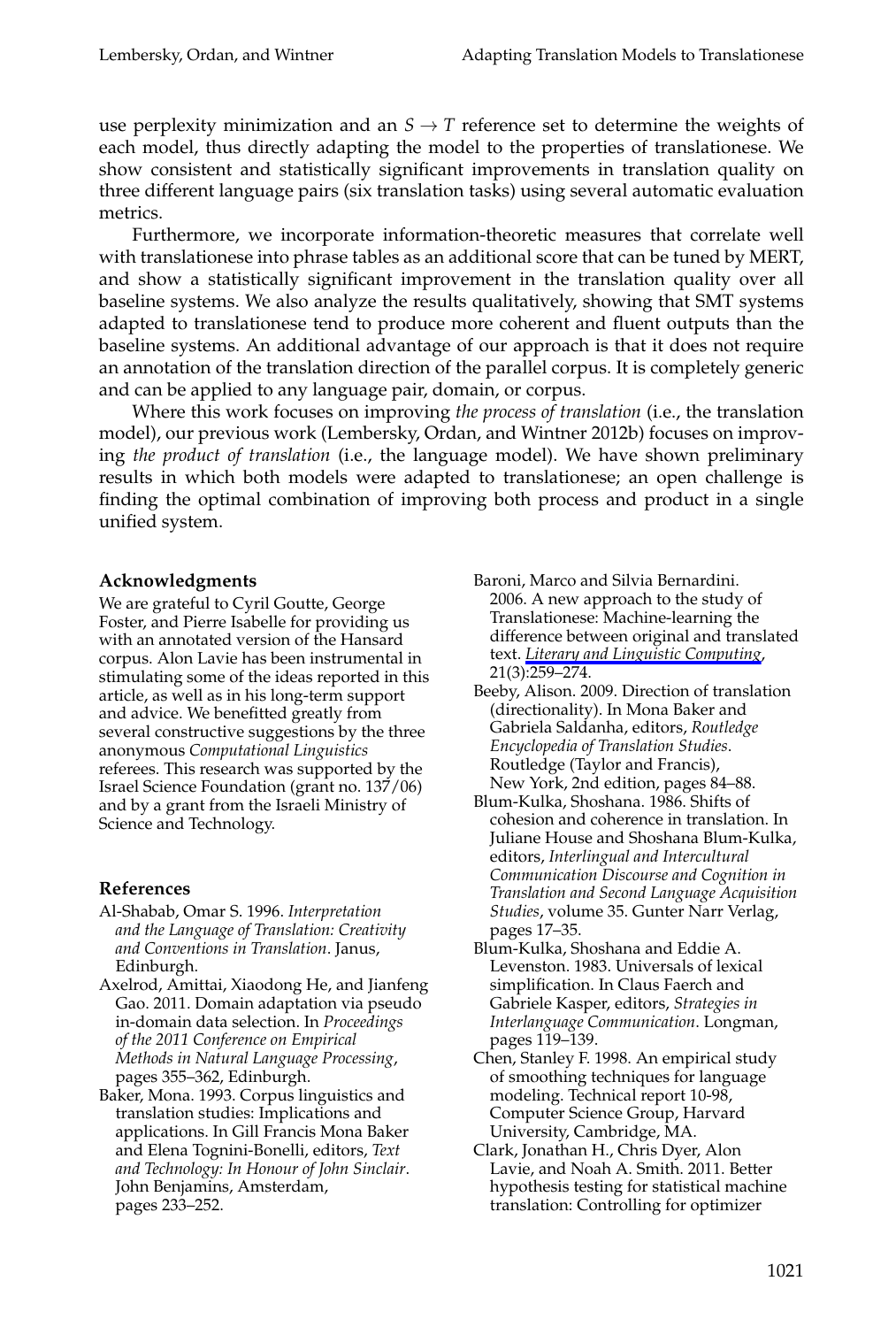#### Computational Linguistics Volume 39, Number 4

instability. In *Proceedings of the 49th Annual Meeting of the Association for Computational Linguistics: Human Language Technologies*, pages 176–181, Portland, OR.

- Denkowski, Michael and Alon Lavie. 2011. Meteor 1.3: Automatic metric for reliable optimization and evaluation of machine translation systems. In *Proceedings of the Sixth Workshop on Statistical Machine Translation*, pages 85–91, Edinburgh.
- Ferraresi, Adriano, Silvia Bernardini, Picci Giovanni, and Marco Baroni. 2008. Web corpora for bilingual lexicography, a pilot study of English/French collocation extraction and translation. In *Proceedings of The International Symposium on Using Corpora in Contrastive and Translation Studies*, pages 1–30, Hangzhou.
- Foster, George, Cyril Goutte, and Roland Kuhn. 2010. Discriminative instance weighting for domain adaptation in statistical machine translation. In *Proceedings of the 2010 Conference on Empirical Methods in Natural Language Processing*, pages 451–459, Stroudsburg, PA.
- Gao, Jianfeng, Joshua Goodman, Mingjing Li, and Kai-Fu Lee. 2002. Toward a unified approach to statistical language modeling for Chinese. *ACM Transactions on Asian Language Information Processing*, 1:3–33.
- Gellerstam, Martin. 1986. Translationese in Swedish novels translated from English. In Lars Wollin and Hans Lindquist, editors, *Translation Studies in Scandinavia*. CWK Gleerup, Lund, pages 88–95.

Ilisei, Iustina, Diana Inkpen, Gloria Corpas Pastor, and Ruslan Mitkov. 2010. Identification of translationese: A machine learning approach. In Alexander F. Gelbukh, editor, *Proceedings of CICLing-2010: 11th International Conference on Computational Linguistics and Intelligent Text Processing*, volume 6008 of *Lecture Notes in Computer Science*, pages 503–511. Springer.

Johnson, Howard, Joel Martin, George Foster, and Roland Kuhn. 2007. Improving translation quality by discarding most of the phrasetable. In *Proceedings of the Joint Conference on Empirical Methods in Natural Language Processing and Computational Natural Language Learning*

*(EMNLP-CoNLL)*, pages 967–975, Prague. Koehn, Philipp. 2004. Statistical significance tests for machine translation evaluation. In *Proceedings of EMNLP 2004*, pages 388–395, Barcelona.

- Koehn, Philipp. 2005. Europarl: A parallel corpus for statistical machine translation. In *Proceedings of the Tenth Machine Translation Summit*, pages 79–86, Phuket Island.
- Koehn, Philipp, Alexandra Birch, and Ralf Steinberger. 2009. 462 machine translation systems for Europe. In *Proceedings of the Twelfth Machine Translation Summit*, pages 65–72, Ottawa.
- Koehn, Philipp, Hieu Hoang, Alexandra Birch, Chris Callison-Burch, Marcello Federico, Nicola Bertoldi, Brooke Cowan, Wade Shen, Christine Moran, Richard Zens, Chris Dyer, Ondrej Bojar, Alexandra Constantin, and Evan Herbst. 2007. Moses: Open source toolkit for statistical machine translation. In *Proceedings of the 45th Annual Meeting of the Association for Computational Linguistics Companion Volume Proceedings of the Demo and Poster Sessions*, pages 177–180, Prague.
- Koehn, Philipp and Josh Schroeder. 2007. Experiments in domain adaptation for statistical machine translation. In *Proceedings of the Second Workshop on Statistical Machine Translation*, StatMT '07, pages 224–227, Stroudsburg, PA.
- Koppel, Moshe and Noam Ordan. 2011. Translationese and its dialects. In *Proceedings of the 49th Annual Meeting of the Association for Computational Linguistics: Human Language Technologies*, pages 1318–1326, Portland, OR.
- Kurokawa, David, Cyril Goutte, and Pierre Isabelle. 2009. Automatic detection of translated text and its impact on machine translation. In *Proceedings of MT-Summit XII*, pages 81–88, Ottawa.
- Laviosa, Sara. 1998. Core patterns of lexical use in a comparable corpus of English lexical prose. *Meta*, 43(4):557–570.
- Lembersky, Gennadi, Noam Ordan, and Shuly Wintner. 2011. Language models for machine translation: Original vs. translated texts. In *Proceedings of the 2011 Conference on Empirical Methods in Natural Language Processing*, pages 363–374, Edinburgh.
- Lembersky, Gennadi, Noam Ordan, and Shuly Wintner. 2012a. Adapting translation models to translationese improves SMT. In *Proceedings of the 13th Conference of the European Chapter of the Association for Computational Linguistics*, pages 255–265, Avignon.
- Lembersky, Gennadi, Noam Ordan, and Shuly Wintner. 2012b. Language models